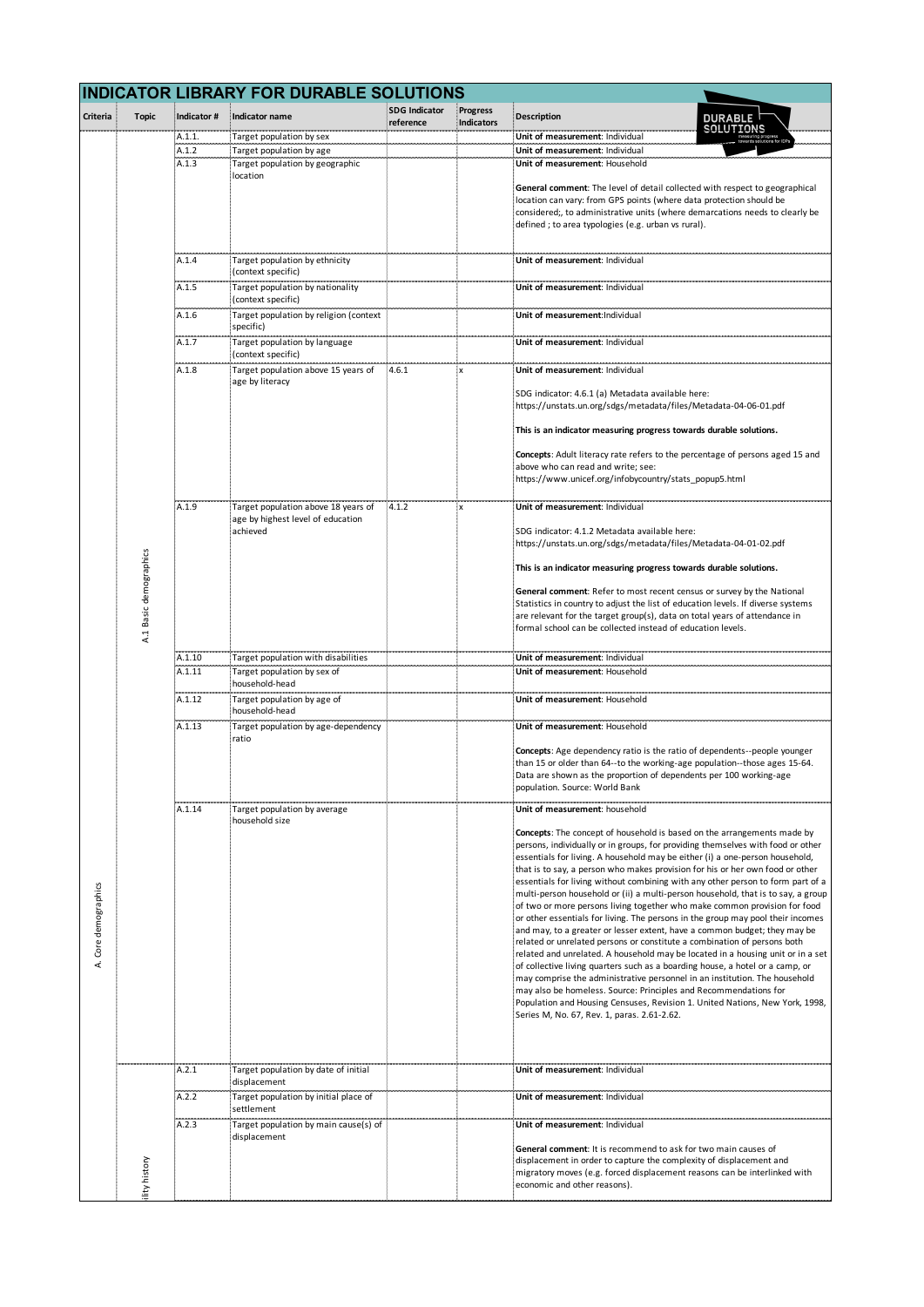|                                     |                                 |                                  | A.2.4        | Target populations by number of                                                                                                                                                                                          |                 |    | Unit of measurement: Individual                                                                                                                                                                                                                                                                                                                                                                                                                                                                                                                                                                                                                                                        |
|-------------------------------------|---------------------------------|----------------------------------|--------------|--------------------------------------------------------------------------------------------------------------------------------------------------------------------------------------------------------------------------|-----------------|----|----------------------------------------------------------------------------------------------------------------------------------------------------------------------------------------------------------------------------------------------------------------------------------------------------------------------------------------------------------------------------------------------------------------------------------------------------------------------------------------------------------------------------------------------------------------------------------------------------------------------------------------------------------------------------------------|
|                                     |                                 | mob<br>∞<br>Displacement         |              | moves after initial place of settlement                                                                                                                                                                                  |                 |    | General comment: The displacement history can be captured: i. either by<br>asking about all moves since first displacement and the reason for each move,<br>or ii. by asking about the number of moves in total since the first displacement<br>and the reason for the most recent move.                                                                                                                                                                                                                                                                                                                                                                                               |
|                                     |                                 | A.2                              | A.2.5        | Target population by main reason to<br>move after initial place of settlement                                                                                                                                            |                 |    | Unit of measurement: Individual                                                                                                                                                                                                                                                                                                                                                                                                                                                                                                                                                                                                                                                        |
|                                     |                                 |                                  | A.2.6        | Target population by main reason to                                                                                                                                                                                      |                 |    | Unit of measurement: Individual                                                                                                                                                                                                                                                                                                                                                                                                                                                                                                                                                                                                                                                        |
|                                     |                                 |                                  |              | choose current place of settlement                                                                                                                                                                                       |                 |    |                                                                                                                                                                                                                                                                                                                                                                                                                                                                                                                                                                                                                                                                                        |
|                                     |                                 |                                  | A.2.7        | Target population by average time<br>spent in current location                                                                                                                                                           |                 |    | Unit of measurement: Individual                                                                                                                                                                                                                                                                                                                                                                                                                                                                                                                                                                                                                                                        |
|                                     |                                 | Discrimination<br>A.3            | A.3.1        | Target population reporting having<br>personally felt discriminated against<br>or harassed in the previous 12<br>months on the basis of a ground of<br>discrimination prohibited under<br>international human rights law | 10.3.1 & 16.b.1 | .x | Unit of measurement: Individual<br>SDG indicator: 10.3.1 and 16.b.1.<br>https://unstats.un.org/sdgs/metadata/files/Metadata-10-03-01.pdf<br>https://unstats.un.org/sdgs/metadata/files/Metadata-16-0b-01.pdf<br>This is an indicator measuring progress towards durable solutions.<br>General comment: This indicator requires to be addressed with question<br>posed directly to the respondent about his/her experiences (and thus can not<br>be included in a questionnaire household roster). Consider complementing this<br>indicator with data on experiences of discrimination across the criteria, e.g.<br>when discrimination is chosen as reason for not accessing services. |
|                                     |                                 |                                  | A.3.2        | Target population reporting having<br>personally felt discriminated against<br>or harassed in the previous 12<br>months on the basis of their<br>displacement status                                                     |                 | ,x | Unit of measurement: Individual<br>This is an indicator measuring progress towards durable solutions.<br>General comment: This indicator requires to be addressed with question<br>posed directly to the respondent about his/her experiences (and thus can not<br>be included in a questionnaire household roster). Consider complementing this<br>indicator with data on experiences of discrimination across the criteria, e.g.<br>when discrimination is chosen as reason for not accessing services.                                                                                                                                                                              |
|                                     | Preferred place of settlement   |                                  | B.1.1.       | Target population by preferred<br>location of future settlement (current<br>location, elsewhere in the country, or<br>place of origin) regardless of<br>conditions                                                       |                 |    | Unit of measurement: Household or individual                                                                                                                                                                                                                                                                                                                                                                                                                                                                                                                                                                                                                                           |
|                                     |                                 | regardless of conditions         | B.1.2        | Target population who feel free to<br>pursue their preferred option                                                                                                                                                      |                 | X  | Unit of measurement: Household or individual<br>This is an indicator measuring progress towards durable solutions.                                                                                                                                                                                                                                                                                                                                                                                                                                                                                                                                                                     |
|                                     | B.1                             |                                  | B.1.3        | Target population by main obstacle(s)<br>to pursue their preferred option                                                                                                                                                |                 |    | Unit of measurement: Household or individual                                                                                                                                                                                                                                                                                                                                                                                                                                                                                                                                                                                                                                           |
| B. IDP's future preferences & plans |                                 |                                  | B.2.1        | Target population, who would<br>consider returning to place of<br>habitual residence, by conditions<br>needed for such return                                                                                            |                 |    | Unit of measurement: Household or individual                                                                                                                                                                                                                                                                                                                                                                                                                                                                                                                                                                                                                                           |
|                                     |                                 | Conditions for future settlement | B.2.2        | Target population, who would<br>consider to remain in current place of<br>residence, by main condition needed<br>for staying                                                                                             |                 |    | Unit of measurement: Household or individual                                                                                                                                                                                                                                                                                                                                                                                                                                                                                                                                                                                                                                           |
|                                     | B.2                             |                                  | B.2.3        | Target population, who would<br>consider to settle elsewhere, by main<br>condition needed for such settlement<br>elsewhere                                                                                               |                 |    | Unit of measurement: Household or individual                                                                                                                                                                                                                                                                                                                                                                                                                                                                                                                                                                                                                                           |
|                                     |                                 |                                  | B.3.1        | Target population with concrete plans<br>for future place of settlement within<br>the next 12 months                                                                                                                     |                 |    | Unit of measurement: Household or individual                                                                                                                                                                                                                                                                                                                                                                                                                                                                                                                                                                                                                                           |
|                                     |                                 |                                  | B.3.2        | Target population with concrete plans<br>to return by main reason                                                                                                                                                        |                 |    | Unit of measurement: Household or individual                                                                                                                                                                                                                                                                                                                                                                                                                                                                                                                                                                                                                                           |
|                                     | Concrete plans for future place | settlement<br>৳                  | <b>B.3.3</b> | Target population with concrete plans<br>to remain in current location by main<br>reason                                                                                                                                 |                 |    | Unit of measurement: Household or individual                                                                                                                                                                                                                                                                                                                                                                                                                                                                                                                                                                                                                                           |
|                                     | w<br>ക                          |                                  | <b>B.3.4</b> | Target population with concrete plans<br>to settle elsewhere by main reason                                                                                                                                              |                 |    | Unit of measurement: Household or individual                                                                                                                                                                                                                                                                                                                                                                                                                                                                                                                                                                                                                                           |
|                                     | <b>B.4 Access</b>               | information<br>S                 | <b>B.4.1</b> | Target population by main source of<br>information used for planning future<br>movement                                                                                                                                  |                 |    | Unit of measurement: Household or individual                                                                                                                                                                                                                                                                                                                                                                                                                                                                                                                                                                                                                                           |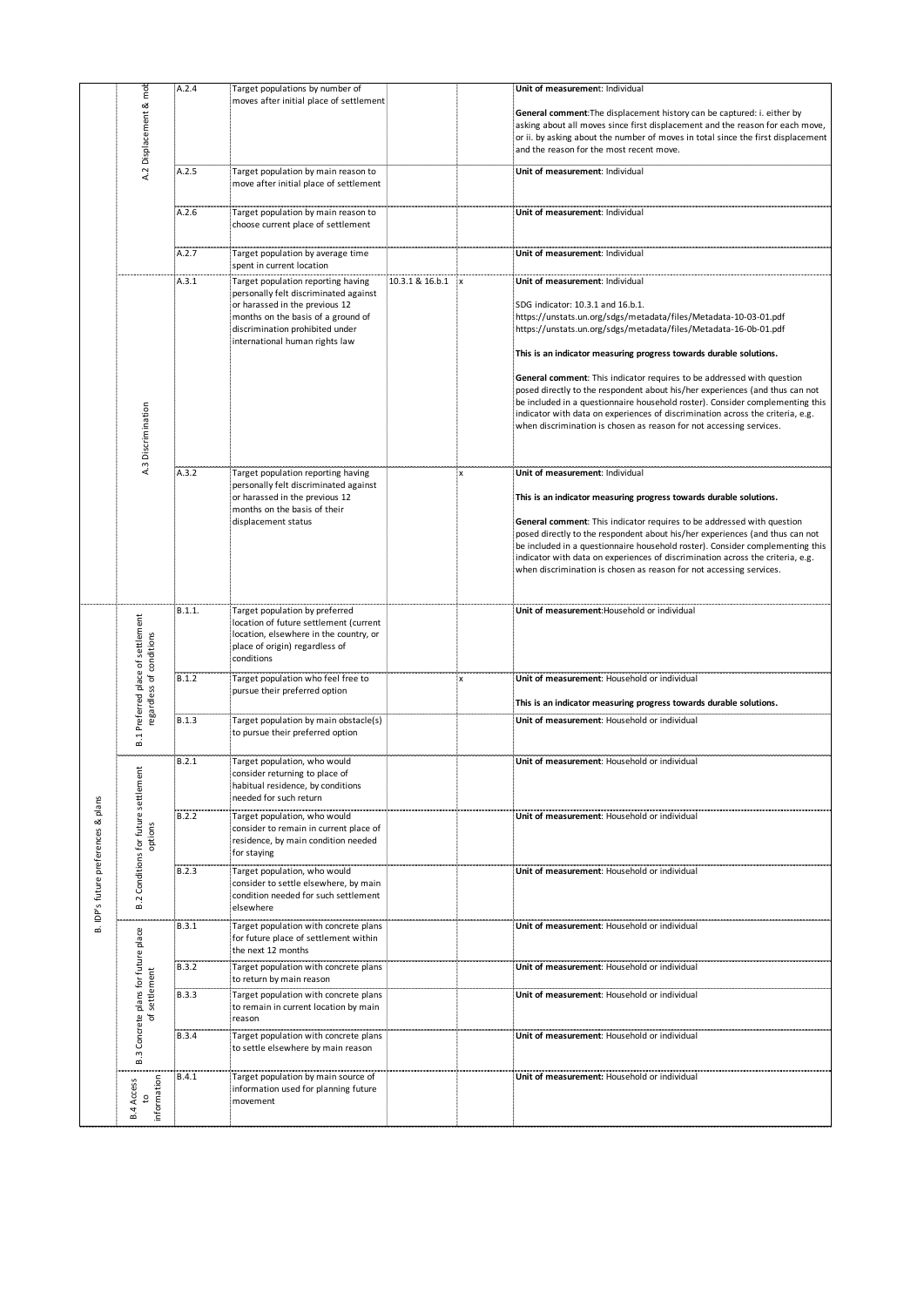|                                  | 1.1.1 | Target population who think it likely |        | 'X             | Unit of measurement: Household                                                     |
|----------------------------------|-------|---------------------------------------|--------|----------------|------------------------------------------------------------------------------------|
|                                  |       | they will experience serious          |        |                |                                                                                    |
|                                  |       | consequences due to armed conflicts   |        |                | This is an indicator measuring progress towards durable solutions.                 |
|                                  |       | and other situations of social        |        |                |                                                                                    |
|                                  |       | instability or tension which are      |        |                | <b>Concepts:</b> Serious consequence' is to be understood as loss of life, serious |
|                                  |       | subject to international humanitarian |        |                | injury, significant loss of property or disruption of livelihood means.            |
|                                  |       | law, human rights violations and      |        |                |                                                                                    |
|                                  |       |                                       |        |                |                                                                                    |
|                                  |       | national legislation                  |        |                |                                                                                    |
|                                  | 1.1.2 |                                       |        |                | Unit of measurement: Household                                                     |
|                                  |       | Target population who think it likely |        | $\pmb{\times}$ |                                                                                    |
|                                  |       | they will experienceserious           |        |                |                                                                                    |
|                                  |       | consequences due to ahazard           |        |                | This is an indicator measuring progress towards durable solutions.                 |
|                                  |       |                                       |        |                |                                                                                    |
|                                  |       |                                       |        |                | Concepts:Serious consequence includes injury, illness or other health effects;     |
|                                  |       |                                       |        |                | evacuation, displacement, relocation; or direct damage to livelihoods,             |
|                                  |       |                                       |        |                | economic, physical, social, cultural and environmental assets. For more see        |
|                                  |       |                                       |        |                | indicators of persons directly affected by disasters: Technical Guidance for       |
|                                  |       |                                       |        |                | Monitoring and Reporting on Progress in Achieving the Global Targets of the        |
|                                  |       |                                       |        |                | Sendai Framework for Disaster Risk Reduction; Target B.                            |
|                                  |       |                                       |        |                | https://www.preventionweb.net/files/54970_techguidancefdigitalhr.pdf               |
|                                  |       |                                       |        |                |                                                                                    |
|                                  |       |                                       |        |                | Hazard is defined by UNISDR as "A process, phenomenon or human activity            |
|                                  |       |                                       |        |                | that may cause loss of life, injury or other health impacts, property damage,      |
|                                  |       |                                       |        |                | social and economic disruption or environmental degradation." See more:            |
|                                  |       |                                       |        |                | https://www.unisdr.org/we/inform/terminology                                       |
|                                  |       |                                       |        |                |                                                                                    |
|                                  |       |                                       |        |                |                                                                                    |
|                                  | 1.1.3 | Target population who think it likely |        | x              | Unit of measurement: Household                                                     |
|                                  |       | they will experience serious          |        |                |                                                                                    |
|                                  |       | consequences due to hazard by         |        |                | This is an indicator measuring progress towards durable solutions.                 |
|                                  |       | maintype of hazard                    |        |                |                                                                                    |
| 1.1 Threats to safety & security |       |                                       |        |                | Concepts: Hazard types: Hazards may be natural, anthropogenic or socionatural      |
|                                  |       |                                       |        |                | in origin. Natural hazards are predominantly associated with natural processes     |
|                                  |       |                                       |        |                | and phenomena. Anthropogenic hazards, or human-induced hazards, are                |
|                                  |       |                                       |        |                | induced entirely or predominantly by human activities and choices. This term       |
|                                  |       |                                       |        |                | does not include the occurrence or risk of armed conflicts and other situations    |
|                                  |       |                                       |        |                | of social instability or tension which are subject to international humanitarian   |
|                                  |       |                                       |        |                | law and national legislation. Several hazards are socionatural, in that they are   |
|                                  |       |                                       |        |                |                                                                                    |
|                                  |       |                                       |        |                | associated with a combination of natural and anthropogenic factors, including      |
|                                  |       |                                       |        |                | environmental degradation and climate change. Hazards may be single,               |
|                                  |       |                                       |        |                | sequential or combined in their origin and effects. Each hazard is                 |
|                                  |       |                                       |        |                | characterized by its location, intensity or magnitude, frequency and               |
|                                  |       |                                       |        |                | probability. Biological hazards are also defined by their infectiousness or        |
|                                  |       |                                       |        |                | toxicity, or other characteristics of the pathogen such as dose-response,          |
|                                  |       |                                       |        |                | incubation period, case fatality rate and estimation of the pathogen for           |
|                                  |       |                                       |        |                | transmission. Multi-hazard means (1) the selection of multiple major hazards       |
|                                  |       |                                       |        |                | that the country faces, and (2) the specific contexts where hazardous events       |
|                                  |       |                                       |        |                | may occur simultaneously, cascadingly or cumulatively over time, and taking        |
|                                  |       |                                       |        |                | into account the potential interrelated effects. Hazards include (as mentioned     |
|                                  |       |                                       |        |                | in the Sendai Framework for Disaster Risk Reduction 2015-2030, and listed in       |
|                                  |       |                                       |        |                | alphabetical order) biological, environmental, geological, hydrometeorological     |
|                                  |       |                                       |        |                | and technological processes and phenomena. See more:                               |
|                                  |       |                                       |        |                | https://www.unisdr.org/we/inform/terminology#letter-h                              |
|                                  |       |                                       |        |                |                                                                                    |
|                                  | 1.1.4 |                                       | 16.1.4 |                |                                                                                    |
|                                  |       | Target population who feel safe       |        |                | Unit of measurement: Individual                                                    |
|                                  |       | walking alone around the area they    |        |                | SDG indicator 16.1.4: Metadata available                                           |
|                                  |       | live (during day or night)            |        |                | here:https://unstats.un.org/sdgs/metadata/files/Metadata-16-01-04.pdf              |
|                                  |       |                                       |        |                |                                                                                    |
|                                  |       |                                       |        |                |                                                                                    |
|                                  |       |                                       |        |                | This is an indicator measuring progress towards durable solutions.                 |
|                                  |       |                                       |        |                |                                                                                    |
|                                  |       |                                       |        |                | General comments: This is an indicator in the 2017 United Nations Survey of        |
|                                  |       |                                       |        |                | Crime Trends and Operations of Criminal Justice Systems (2017 UN-CTS),             |
|                                  |       |                                       |        |                | UNODC in charge of data collection. More info:                                     |
|                                  |       |                                       |        |                | https://www.unodc.org/unodc/en/data-and-analysis/statistics/crime/cts-             |
|                                  |       |                                       |        |                | data-collection.html The proportion of population that feel safe is calculated     |
|                                  |       |                                       |        |                | by summing up the number of respondents who feel "very safe" and "fairly           |
|                                  |       |                                       |        |                | safe" and dividing the total by the total number of respondents. See:              |
|                                  |       |                                       |        |                | https://unstats.un.org/sdgs/metadata/files/Metadata-16-01-04.pdf                   |
|                                  |       |                                       |        |                |                                                                                    |
|                                  |       |                                       |        |                |                                                                                    |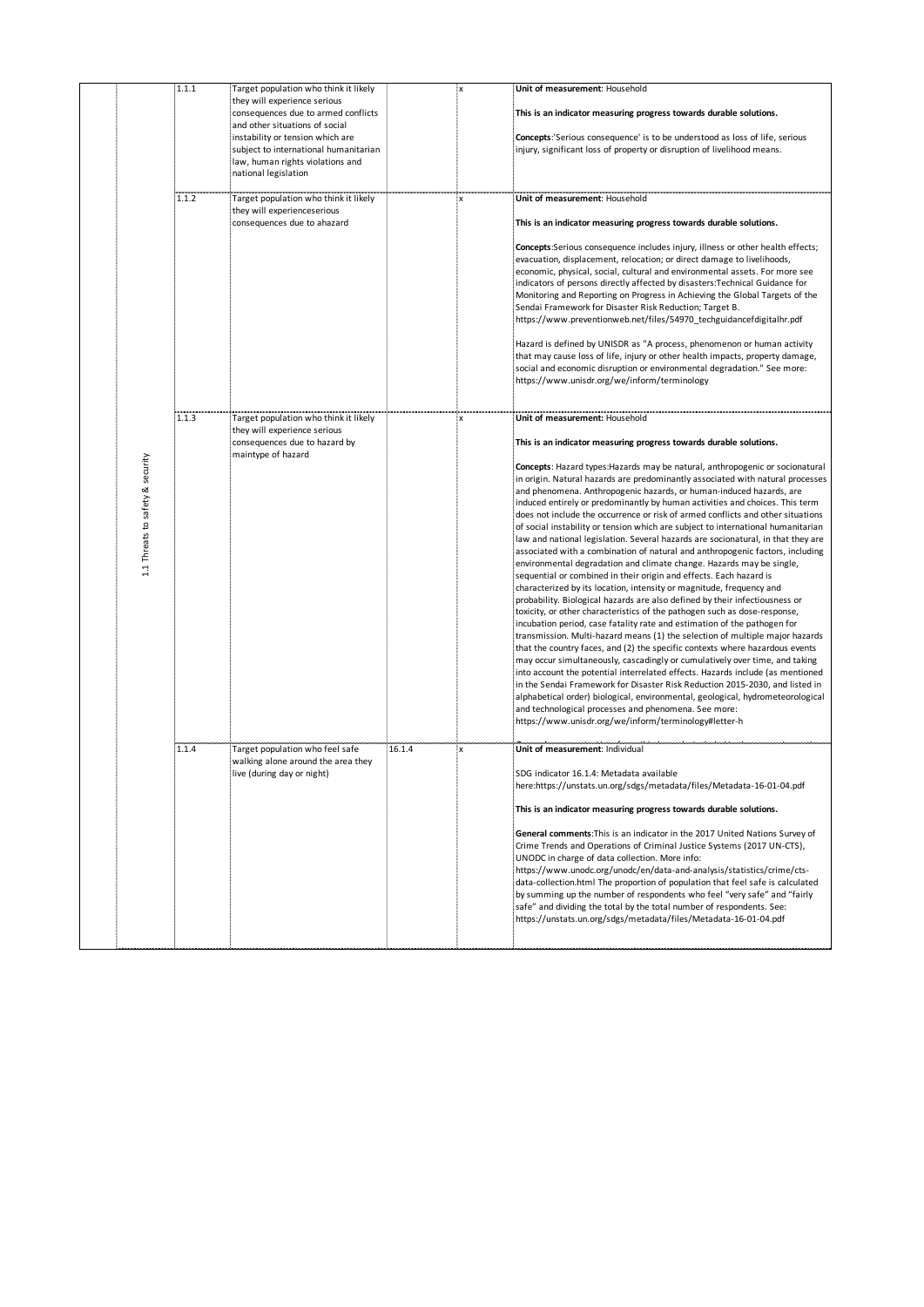|                                                     |                                            | 1.2.1 | Target population who were                                        | 16.1.3 | ¦X | Unit of measurement: Individual                                                                                                                             |
|-----------------------------------------------------|--------------------------------------------|-------|-------------------------------------------------------------------|--------|----|-------------------------------------------------------------------------------------------------------------------------------------------------------------|
|                                                     |                                            |       | subjected to physical, psychological or                           |        |    |                                                                                                                                                             |
|                                                     |                                            |       | sexual violence in the previous 12                                |        |    | SDG indicator 16.1.3: Metadata available here:                                                                                                              |
|                                                     |                                            |       | months (or since time of                                          |        |    | https://unstats.un.org/sdgs/metadata/files/Metadata-16-01-03.pdf                                                                                            |
|                                                     |                                            |       | displacement, if displaced for less                               |        |    |                                                                                                                                                             |
|                                                     |                                            |       | than 12 months)                                                   |        |    | This is an indicator measuring progress towards durable solutions.                                                                                          |
| 1. Long-term safety, security & freedom of movement |                                            |       |                                                                   |        |    | <b>Concepts:</b> Physical violence:This concept is equivalent to the concept of physical                                                                    |
|                                                     |                                            |       |                                                                   |        |    | assault, as defined in the International Classification of Crime for Statistical                                                                            |
|                                                     |                                            |       |                                                                   |        |    | Purposes (ICCS): the intentional or reckless application of physical force                                                                                  |
|                                                     |                                            |       |                                                                   |        |    | inflicted upon the body of a person. This includes serious and minor bodily                                                                                 |
|                                                     |                                            |       |                                                                   |        |    | injuries and serious and minor physical force.Sexual violence(ICCS): Unwanted                                                                               |
|                                                     |                                            |       |                                                                   |        |    | sexual act, attempt to obtain a sexual act, or contact or communication with                                                                                |
|                                                     |                                            |       |                                                                   |        |    | unwanted sexual attention without valid consent or with consent as a result of                                                                              |
|                                                     |                                            |       |                                                                   |        |    | intimidation, force, fraud, coercion, threat, deception, use of drugs or alcohol,                                                                           |
|                                                     |                                            |       |                                                                   |        |    | or abuse of power or of a position of vulnerability. This includes rape and other                                                                           |
|                                                     |                                            |       |                                                                   |        |    | forms of sexual assault. Psychological violence: There is as yet no consensus at                                                                            |
|                                                     |                                            |       |                                                                   |        |    | the international level of the precise definition of psychological violence and                                                                             |
|                                                     |                                            |       |                                                                   |        |    | there is as yet no generally well-established methodology to measure                                                                                        |
|                                                     |                                            |       |                                                                   |        |    | psychological violence. See more:                                                                                                                           |
|                                                     |                                            |       |                                                                   |        |    | https://unstats.un.org/sdgs/metadata/files/Metadata-16-01-03.pdf                                                                                            |
|                                                     |                                            |       |                                                                   |        |    | General comments: Due to no agreed upon definition of psychological violence                                                                                |
|                                                     |                                            |       |                                                                   |        |    | the proposed question focuses on physical and sexual violence.                                                                                              |
|                                                     |                                            |       |                                                                   |        |    |                                                                                                                                                             |
|                                                     |                                            |       |                                                                   |        |    |                                                                                                                                                             |
|                                                     |                                            |       |                                                                   |        |    |                                                                                                                                                             |
|                                                     | 1.2 Safety & security incidents            | 1.2.2 | Target population who have                                        |        |    | Unit of measurement: Individual                                                                                                                             |
|                                                     |                                            |       | experienced other types of safety and                             |        |    |                                                                                                                                                             |
|                                                     |                                            |       | security incidents in the previous 12                             |        |    | General comments: Other types of safety and security incidents are relevant                                                                                 |
|                                                     |                                            |       | months (or since time of                                          |        |    | to context and may include protection threats such as abductions, child                                                                                     |
|                                                     |                                            |       | displacement, if displaced for less                               |        |    | recruitment, attacks on property (or on e.g. schools and hospitals)                                                                                         |
|                                                     |                                            |       | than 12 months)                                                   |        |    |                                                                                                                                                             |
|                                                     |                                            | 1.2.3 | Target population who were affected                               |        | X  | Unit of measurement: Household                                                                                                                              |
|                                                     |                                            |       | by hazard in the previous 12 months                               |        |    |                                                                                                                                                             |
|                                                     |                                            |       | (or since time of displacement, if                                |        |    | This is an indicator measuring progress towards durable solutions.                                                                                          |
|                                                     |                                            |       | displaced for less than 12 months)                                |        |    |                                                                                                                                                             |
|                                                     |                                            |       |                                                                   |        |    | Concepts: Hazard is defined by UNISDR as "A process, phenomenon or human                                                                                    |
|                                                     |                                            |       |                                                                   |        |    | activity that may cause loss of life, injury or other health impacts, property<br>damage, social and economic disruption or environmental degradation." See |
|                                                     |                                            |       |                                                                   |        |    | more: https://www.unisdr.org/we/inform/terminology People affected by                                                                                       |
|                                                     |                                            |       |                                                                   |        |    | hazard include those who have suffered injury, illness or other health effects;                                                                             |
|                                                     |                                            |       |                                                                   |        |    | who were evacuated, displaced, relocated; or have suffered direct damage to                                                                                 |
|                                                     |                                            |       |                                                                   |        |    | their livelihoods, economic, physical, social, cultural and environmental assets.                                                                           |
|                                                     |                                            |       |                                                                   |        |    | See: Technical Guidance for Monitoring and Reporting on Progress in                                                                                         |
|                                                     |                                            |       |                                                                   |        |    | Achieving the Global Targets of the Sendai Framework for Disaster Risk                                                                                      |
|                                                     |                                            |       |                                                                   |        |    | Reduction; Target                                                                                                                                           |
|                                                     |                                            |       |                                                                   |        |    | B.https://www.preventionweb.net/files/54970_techguidancefdigitalhr.pdf                                                                                      |
|                                                     |                                            |       |                                                                   |        |    |                                                                                                                                                             |
|                                                     |                                            | 1.3.1 | Target population who experienced                                 | 16.3.1 | ۰x | Unit of measurement: Individual                                                                                                                             |
|                                                     |                                            |       | violence in the previous 12 months,                               |        |    |                                                                                                                                                             |
|                                                     |                                            |       | who reported their victimisation to                               |        |    | SDG indicator 16.3.1: Metadata available here:                                                                                                              |
|                                                     |                                            |       | competent authorities or other                                    |        |    | https://unstats.un.org/sdgs/metadata/files/Metadata-16-03-01.pdf                                                                                            |
|                                                     | ١Ľ                                         |       | officially recognized conflict<br>resolution mechanism            |        |    | This is an indicator measuring progress towards durable solutions.                                                                                          |
|                                                     |                                            |       |                                                                   |        |    | General comments: Safety and security incidents refer to experiences of                                                                                     |
|                                                     |                                            |       |                                                                   |        |    | physical, psychological and sexual violence (see definition of these concepts                                                                               |
|                                                     |                                            |       |                                                                   |        |    | under relevant indicator). Calculated from the number of victims of violence in                                                                             |
|                                                     |                                            |       |                                                                   |        |    | the previous 12 months who reported their victimization to competent                                                                                        |
|                                                     |                                            |       |                                                                   |        |    | authorities or other officially recognized conflict resolution mechanisms,                                                                                  |
|                                                     |                                            |       |                                                                   |        |    | divided by the number of all victims of violence in the previous 12 months.                                                                                 |
|                                                     |                                            |       |                                                                   |        |    |                                                                                                                                                             |
|                                                     |                                            |       |                                                                   |        |    |                                                                                                                                                             |
|                                                     | 1.3 Reporting of safety & security incider | 1.3.2 | Target population who reported an<br>incident of victimisation by |        |    | Unit of measurement: Individual                                                                                                                             |
|                                                     |                                            |       | institution/mechanism used                                        |        |    |                                                                                                                                                             |
|                                                     |                                            |       | (formal/informal/traditional)                                     |        |    |                                                                                                                                                             |
|                                                     |                                            | 1.3.3 | Target population who experience a                                |        |    | Unit of measurement: Individual                                                                                                                             |
|                                                     |                                            |       | safety and security incident and did                              |        |    |                                                                                                                                                             |
|                                                     |                                            |       | not report at all by main reason for                              |        |    |                                                                                                                                                             |
|                                                     |                                            |       |                                                                   |        |    |                                                                                                                                                             |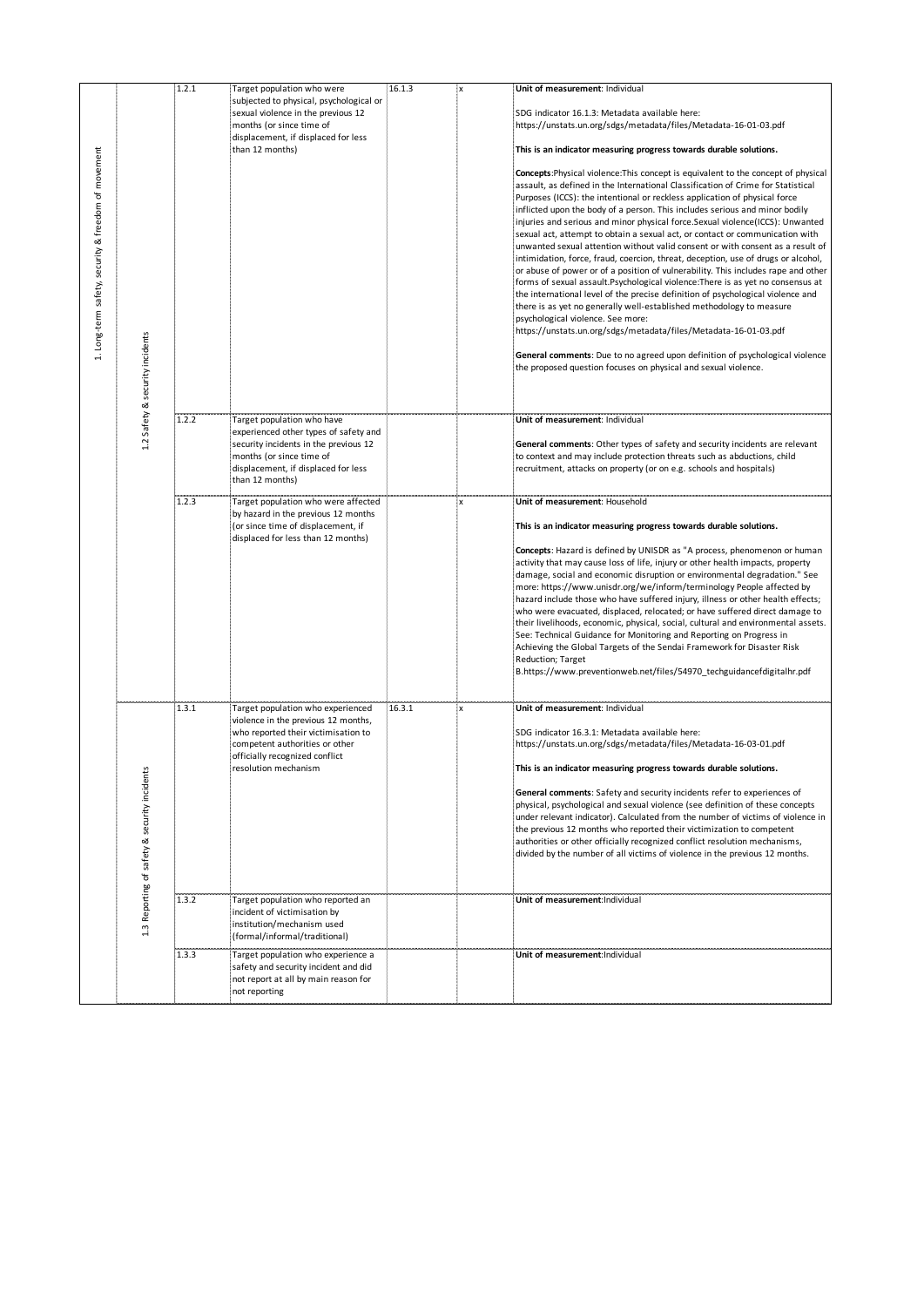| to their freedom of movement<br>This is an indicator measuring progress towards durable solutions.<br>Concepts: The International Covenant on Civil and Political Rights' Article 12<br>1.4 Restrictions to freedom of movement<br>states that "Everyone lawfully within the territory of a State shall, within that<br>territory, have the right to liberty of movement and freedom to choose his<br>residence. Everyone shall be free to leave any country, including his own." The<br>right to freedom of movement can be limited in accordance with international<br>law. The grounds for limitations - public order, national security, public health<br>and others - have been subject to guidance interpretation in the Siracusa<br>Principles on the Limitation and Derogations of Provisions in the ICCPR.<br>General comments: The proposed question is at the individual or the<br>household level but can also be collected at the community level depending of<br>context and nature of expected limitations of movement.<br>1.4.2<br>Target population facing restrictions<br>Unit of measurement: Individual, household, and/or community<br>to their freedom of movement by<br>type/cause of restriction<br>2.1.1<br>Target population with access to<br>1.4.1<br>Unit of measurement: Household<br><b>X</b><br>basic services<br>SDG indicator 1.4.1: Metadata available here:<br>https://unstats.un.org/sdgs/metadata/files/Metadata-01-04-01.pdf<br>This is an indicator measuring progress towards durable solutions.<br>General comments: The type of services referred to as 'basic services'<br>(pending the SDG metadata development) include: water, sanitation, health<br>and education included in this Library.<br>2.1.2<br>Target population with access to<br>Unit of measurement: Household, community.<br>۰x<br>basic drinking water services<br>This is an indicator measuring progress towards durable solutions.<br>Concepts: Access to basic drinking water include drinking water from an<br>improved source, provided collection time is not more than 30 minutes for a<br>roundtrip including queuing. Improved drinking water sources include the<br>following: piped water into dwelling, yard or plot; public taps or standpipes;<br>boreholes or tubewells; protected dug wells; protected springs; packaged<br>water; delivered water and rainwater. See:<br>https://washdata.org/monitoring/drinking-water<br>2.1.3<br>Target population with no access to<br>Unit of measurement: Household, community<br>basic drinking water services by main<br>Concepts: Access to basic drinking water include drinking water from an<br>obstacle(s)<br>improved source, provided collection time is not more than 30 minutes for a<br>roundtrip including queuing. Improved drinking water sources include the<br>following: piped water into dwelling, yard or plot; public taps or standpipes;<br>boreholes or tubewells; protected dug wells; protected springs; packaged<br>water; delivered water and rainwater. See:<br>https://washdata.org/monitoring/drinking-water<br>2.1.4<br>Target population with access to<br>'X<br>Unit of measurement: Household<br>basic sanitation facilities including a<br>hand-washing facility on premises<br>SDG indicator 6.2.1: Metadata available here:<br>with soap and water<br>https://unstats.un.org/sdgs/metadata/files/Metadata-06-02-01.pdf<br>This is an indicator measuring progress towards durable solutions.<br><b>Concepts:</b> Basic sanitation facilities include improved sanitation facilities<br>which are not shared with other households. Improved sanitation facilities are<br>those designed to hygienically separate excreta from human contact . If the<br>excreta from improved sanitation facilities are not safely managed then<br>people using those facilities will be classed as having a basic sanitation<br>service (SDG 1.4). See: https://washdata.org/monitoring/sanitation The<br>presence of a handwashing facility with soap and water on premises has been<br>identified as the priority indicator for global monitoring of hygiene.<br>Households that have a handwashing facility with soap and water available on<br>premises will meet the criteria for a basic hygiene facility. See:<br>https://washdata.org/monitoring/hygiene | Unit of measurement: Individual, household, and/or community |
|--------------------------------------------------------------------------------------------------------------------------------------------------------------------------------------------------------------------------------------------------------------------------------------------------------------------------------------------------------------------------------------------------------------------------------------------------------------------------------------------------------------------------------------------------------------------------------------------------------------------------------------------------------------------------------------------------------------------------------------------------------------------------------------------------------------------------------------------------------------------------------------------------------------------------------------------------------------------------------------------------------------------------------------------------------------------------------------------------------------------------------------------------------------------------------------------------------------------------------------------------------------------------------------------------------------------------------------------------------------------------------------------------------------------------------------------------------------------------------------------------------------------------------------------------------------------------------------------------------------------------------------------------------------------------------------------------------------------------------------------------------------------------------------------------------------------------------------------------------------------------------------------------------------------------------------------------------------------------------------------------------------------------------------------------------------------------------------------------------------------------------------------------------------------------------------------------------------------------------------------------------------------------------------------------------------------------------------------------------------------------------------------------------------------------------------------------------------------------------------------------------------------------------------------------------------------------------------------------------------------------------------------------------------------------------------------------------------------------------------------------------------------------------------------------------------------------------------------------------------------------------------------------------------------------------------------------------------------------------------------------------------------------------------------------------------------------------------------------------------------------------------------------------------------------------------------------------------------------------------------------------------------------------------------------------------------------------------------------------------------------------------------------------------------------------------------------------------------------------------------------------------------------------------------------------------------------------------------------------------------------------------------------------------------------------------------------------------------------------------------------------------------------------------------------------------------------------------------------------------------------------------------------------------------------------------------------------------------------------------------------------------------------------------------------------------------------------------------------------------------------------------------------------------------------------------------------------------------------------------------------------------------------------------------------------------------------------------------------------------|--------------------------------------------------------------|
|                                                                                                                                                                                                                                                                                                                                                                                                                                                                                                                                                                                                                                                                                                                                                                                                                                                                                                                                                                                                                                                                                                                                                                                                                                                                                                                                                                                                                                                                                                                                                                                                                                                                                                                                                                                                                                                                                                                                                                                                                                                                                                                                                                                                                                                                                                                                                                                                                                                                                                                                                                                                                                                                                                                                                                                                                                                                                                                                                                                                                                                                                                                                                                                                                                                                                                                                                                                                                                                                                                                                                                                                                                                                                                                                                                                                                                                                                                                                                                                                                                                                                                                                                                                                                                                                                                                                                              |                                                              |
|                                                                                                                                                                                                                                                                                                                                                                                                                                                                                                                                                                                                                                                                                                                                                                                                                                                                                                                                                                                                                                                                                                                                                                                                                                                                                                                                                                                                                                                                                                                                                                                                                                                                                                                                                                                                                                                                                                                                                                                                                                                                                                                                                                                                                                                                                                                                                                                                                                                                                                                                                                                                                                                                                                                                                                                                                                                                                                                                                                                                                                                                                                                                                                                                                                                                                                                                                                                                                                                                                                                                                                                                                                                                                                                                                                                                                                                                                                                                                                                                                                                                                                                                                                                                                                                                                                                                                              |                                                              |
|                                                                                                                                                                                                                                                                                                                                                                                                                                                                                                                                                                                                                                                                                                                                                                                                                                                                                                                                                                                                                                                                                                                                                                                                                                                                                                                                                                                                                                                                                                                                                                                                                                                                                                                                                                                                                                                                                                                                                                                                                                                                                                                                                                                                                                                                                                                                                                                                                                                                                                                                                                                                                                                                                                                                                                                                                                                                                                                                                                                                                                                                                                                                                                                                                                                                                                                                                                                                                                                                                                                                                                                                                                                                                                                                                                                                                                                                                                                                                                                                                                                                                                                                                                                                                                                                                                                                                              |                                                              |
|                                                                                                                                                                                                                                                                                                                                                                                                                                                                                                                                                                                                                                                                                                                                                                                                                                                                                                                                                                                                                                                                                                                                                                                                                                                                                                                                                                                                                                                                                                                                                                                                                                                                                                                                                                                                                                                                                                                                                                                                                                                                                                                                                                                                                                                                                                                                                                                                                                                                                                                                                                                                                                                                                                                                                                                                                                                                                                                                                                                                                                                                                                                                                                                                                                                                                                                                                                                                                                                                                                                                                                                                                                                                                                                                                                                                                                                                                                                                                                                                                                                                                                                                                                                                                                                                                                                                                              |                                                              |
|                                                                                                                                                                                                                                                                                                                                                                                                                                                                                                                                                                                                                                                                                                                                                                                                                                                                                                                                                                                                                                                                                                                                                                                                                                                                                                                                                                                                                                                                                                                                                                                                                                                                                                                                                                                                                                                                                                                                                                                                                                                                                                                                                                                                                                                                                                                                                                                                                                                                                                                                                                                                                                                                                                                                                                                                                                                                                                                                                                                                                                                                                                                                                                                                                                                                                                                                                                                                                                                                                                                                                                                                                                                                                                                                                                                                                                                                                                                                                                                                                                                                                                                                                                                                                                                                                                                                                              |                                                              |
|                                                                                                                                                                                                                                                                                                                                                                                                                                                                                                                                                                                                                                                                                                                                                                                                                                                                                                                                                                                                                                                                                                                                                                                                                                                                                                                                                                                                                                                                                                                                                                                                                                                                                                                                                                                                                                                                                                                                                                                                                                                                                                                                                                                                                                                                                                                                                                                                                                                                                                                                                                                                                                                                                                                                                                                                                                                                                                                                                                                                                                                                                                                                                                                                                                                                                                                                                                                                                                                                                                                                                                                                                                                                                                                                                                                                                                                                                                                                                                                                                                                                                                                                                                                                                                                                                                                                                              |                                                              |
|                                                                                                                                                                                                                                                                                                                                                                                                                                                                                                                                                                                                                                                                                                                                                                                                                                                                                                                                                                                                                                                                                                                                                                                                                                                                                                                                                                                                                                                                                                                                                                                                                                                                                                                                                                                                                                                                                                                                                                                                                                                                                                                                                                                                                                                                                                                                                                                                                                                                                                                                                                                                                                                                                                                                                                                                                                                                                                                                                                                                                                                                                                                                                                                                                                                                                                                                                                                                                                                                                                                                                                                                                                                                                                                                                                                                                                                                                                                                                                                                                                                                                                                                                                                                                                                                                                                                                              |                                                              |
|                                                                                                                                                                                                                                                                                                                                                                                                                                                                                                                                                                                                                                                                                                                                                                                                                                                                                                                                                                                                                                                                                                                                                                                                                                                                                                                                                                                                                                                                                                                                                                                                                                                                                                                                                                                                                                                                                                                                                                                                                                                                                                                                                                                                                                                                                                                                                                                                                                                                                                                                                                                                                                                                                                                                                                                                                                                                                                                                                                                                                                                                                                                                                                                                                                                                                                                                                                                                                                                                                                                                                                                                                                                                                                                                                                                                                                                                                                                                                                                                                                                                                                                                                                                                                                                                                                                                                              |                                                              |
|                                                                                                                                                                                                                                                                                                                                                                                                                                                                                                                                                                                                                                                                                                                                                                                                                                                                                                                                                                                                                                                                                                                                                                                                                                                                                                                                                                                                                                                                                                                                                                                                                                                                                                                                                                                                                                                                                                                                                                                                                                                                                                                                                                                                                                                                                                                                                                                                                                                                                                                                                                                                                                                                                                                                                                                                                                                                                                                                                                                                                                                                                                                                                                                                                                                                                                                                                                                                                                                                                                                                                                                                                                                                                                                                                                                                                                                                                                                                                                                                                                                                                                                                                                                                                                                                                                                                                              |                                                              |
|                                                                                                                                                                                                                                                                                                                                                                                                                                                                                                                                                                                                                                                                                                                                                                                                                                                                                                                                                                                                                                                                                                                                                                                                                                                                                                                                                                                                                                                                                                                                                                                                                                                                                                                                                                                                                                                                                                                                                                                                                                                                                                                                                                                                                                                                                                                                                                                                                                                                                                                                                                                                                                                                                                                                                                                                                                                                                                                                                                                                                                                                                                                                                                                                                                                                                                                                                                                                                                                                                                                                                                                                                                                                                                                                                                                                                                                                                                                                                                                                                                                                                                                                                                                                                                                                                                                                                              |                                                              |
|                                                                                                                                                                                                                                                                                                                                                                                                                                                                                                                                                                                                                                                                                                                                                                                                                                                                                                                                                                                                                                                                                                                                                                                                                                                                                                                                                                                                                                                                                                                                                                                                                                                                                                                                                                                                                                                                                                                                                                                                                                                                                                                                                                                                                                                                                                                                                                                                                                                                                                                                                                                                                                                                                                                                                                                                                                                                                                                                                                                                                                                                                                                                                                                                                                                                                                                                                                                                                                                                                                                                                                                                                                                                                                                                                                                                                                                                                                                                                                                                                                                                                                                                                                                                                                                                                                                                                              |                                                              |
|                                                                                                                                                                                                                                                                                                                                                                                                                                                                                                                                                                                                                                                                                                                                                                                                                                                                                                                                                                                                                                                                                                                                                                                                                                                                                                                                                                                                                                                                                                                                                                                                                                                                                                                                                                                                                                                                                                                                                                                                                                                                                                                                                                                                                                                                                                                                                                                                                                                                                                                                                                                                                                                                                                                                                                                                                                                                                                                                                                                                                                                                                                                                                                                                                                                                                                                                                                                                                                                                                                                                                                                                                                                                                                                                                                                                                                                                                                                                                                                                                                                                                                                                                                                                                                                                                                                                                              |                                                              |
|                                                                                                                                                                                                                                                                                                                                                                                                                                                                                                                                                                                                                                                                                                                                                                                                                                                                                                                                                                                                                                                                                                                                                                                                                                                                                                                                                                                                                                                                                                                                                                                                                                                                                                                                                                                                                                                                                                                                                                                                                                                                                                                                                                                                                                                                                                                                                                                                                                                                                                                                                                                                                                                                                                                                                                                                                                                                                                                                                                                                                                                                                                                                                                                                                                                                                                                                                                                                                                                                                                                                                                                                                                                                                                                                                                                                                                                                                                                                                                                                                                                                                                                                                                                                                                                                                                                                                              |                                                              |
|                                                                                                                                                                                                                                                                                                                                                                                                                                                                                                                                                                                                                                                                                                                                                                                                                                                                                                                                                                                                                                                                                                                                                                                                                                                                                                                                                                                                                                                                                                                                                                                                                                                                                                                                                                                                                                                                                                                                                                                                                                                                                                                                                                                                                                                                                                                                                                                                                                                                                                                                                                                                                                                                                                                                                                                                                                                                                                                                                                                                                                                                                                                                                                                                                                                                                                                                                                                                                                                                                                                                                                                                                                                                                                                                                                                                                                                                                                                                                                                                                                                                                                                                                                                                                                                                                                                                                              |                                                              |
|                                                                                                                                                                                                                                                                                                                                                                                                                                                                                                                                                                                                                                                                                                                                                                                                                                                                                                                                                                                                                                                                                                                                                                                                                                                                                                                                                                                                                                                                                                                                                                                                                                                                                                                                                                                                                                                                                                                                                                                                                                                                                                                                                                                                                                                                                                                                                                                                                                                                                                                                                                                                                                                                                                                                                                                                                                                                                                                                                                                                                                                                                                                                                                                                                                                                                                                                                                                                                                                                                                                                                                                                                                                                                                                                                                                                                                                                                                                                                                                                                                                                                                                                                                                                                                                                                                                                                              |                                                              |
|                                                                                                                                                                                                                                                                                                                                                                                                                                                                                                                                                                                                                                                                                                                                                                                                                                                                                                                                                                                                                                                                                                                                                                                                                                                                                                                                                                                                                                                                                                                                                                                                                                                                                                                                                                                                                                                                                                                                                                                                                                                                                                                                                                                                                                                                                                                                                                                                                                                                                                                                                                                                                                                                                                                                                                                                                                                                                                                                                                                                                                                                                                                                                                                                                                                                                                                                                                                                                                                                                                                                                                                                                                                                                                                                                                                                                                                                                                                                                                                                                                                                                                                                                                                                                                                                                                                                                              |                                                              |
|                                                                                                                                                                                                                                                                                                                                                                                                                                                                                                                                                                                                                                                                                                                                                                                                                                                                                                                                                                                                                                                                                                                                                                                                                                                                                                                                                                                                                                                                                                                                                                                                                                                                                                                                                                                                                                                                                                                                                                                                                                                                                                                                                                                                                                                                                                                                                                                                                                                                                                                                                                                                                                                                                                                                                                                                                                                                                                                                                                                                                                                                                                                                                                                                                                                                                                                                                                                                                                                                                                                                                                                                                                                                                                                                                                                                                                                                                                                                                                                                                                                                                                                                                                                                                                                                                                                                                              |                                                              |
|                                                                                                                                                                                                                                                                                                                                                                                                                                                                                                                                                                                                                                                                                                                                                                                                                                                                                                                                                                                                                                                                                                                                                                                                                                                                                                                                                                                                                                                                                                                                                                                                                                                                                                                                                                                                                                                                                                                                                                                                                                                                                                                                                                                                                                                                                                                                                                                                                                                                                                                                                                                                                                                                                                                                                                                                                                                                                                                                                                                                                                                                                                                                                                                                                                                                                                                                                                                                                                                                                                                                                                                                                                                                                                                                                                                                                                                                                                                                                                                                                                                                                                                                                                                                                                                                                                                                                              |                                                              |
|                                                                                                                                                                                                                                                                                                                                                                                                                                                                                                                                                                                                                                                                                                                                                                                                                                                                                                                                                                                                                                                                                                                                                                                                                                                                                                                                                                                                                                                                                                                                                                                                                                                                                                                                                                                                                                                                                                                                                                                                                                                                                                                                                                                                                                                                                                                                                                                                                                                                                                                                                                                                                                                                                                                                                                                                                                                                                                                                                                                                                                                                                                                                                                                                                                                                                                                                                                                                                                                                                                                                                                                                                                                                                                                                                                                                                                                                                                                                                                                                                                                                                                                                                                                                                                                                                                                                                              |                                                              |
|                                                                                                                                                                                                                                                                                                                                                                                                                                                                                                                                                                                                                                                                                                                                                                                                                                                                                                                                                                                                                                                                                                                                                                                                                                                                                                                                                                                                                                                                                                                                                                                                                                                                                                                                                                                                                                                                                                                                                                                                                                                                                                                                                                                                                                                                                                                                                                                                                                                                                                                                                                                                                                                                                                                                                                                                                                                                                                                                                                                                                                                                                                                                                                                                                                                                                                                                                                                                                                                                                                                                                                                                                                                                                                                                                                                                                                                                                                                                                                                                                                                                                                                                                                                                                                                                                                                                                              |                                                              |
|                                                                                                                                                                                                                                                                                                                                                                                                                                                                                                                                                                                                                                                                                                                                                                                                                                                                                                                                                                                                                                                                                                                                                                                                                                                                                                                                                                                                                                                                                                                                                                                                                                                                                                                                                                                                                                                                                                                                                                                                                                                                                                                                                                                                                                                                                                                                                                                                                                                                                                                                                                                                                                                                                                                                                                                                                                                                                                                                                                                                                                                                                                                                                                                                                                                                                                                                                                                                                                                                                                                                                                                                                                                                                                                                                                                                                                                                                                                                                                                                                                                                                                                                                                                                                                                                                                                                                              |                                                              |
|                                                                                                                                                                                                                                                                                                                                                                                                                                                                                                                                                                                                                                                                                                                                                                                                                                                                                                                                                                                                                                                                                                                                                                                                                                                                                                                                                                                                                                                                                                                                                                                                                                                                                                                                                                                                                                                                                                                                                                                                                                                                                                                                                                                                                                                                                                                                                                                                                                                                                                                                                                                                                                                                                                                                                                                                                                                                                                                                                                                                                                                                                                                                                                                                                                                                                                                                                                                                                                                                                                                                                                                                                                                                                                                                                                                                                                                                                                                                                                                                                                                                                                                                                                                                                                                                                                                                                              |                                                              |
|                                                                                                                                                                                                                                                                                                                                                                                                                                                                                                                                                                                                                                                                                                                                                                                                                                                                                                                                                                                                                                                                                                                                                                                                                                                                                                                                                                                                                                                                                                                                                                                                                                                                                                                                                                                                                                                                                                                                                                                                                                                                                                                                                                                                                                                                                                                                                                                                                                                                                                                                                                                                                                                                                                                                                                                                                                                                                                                                                                                                                                                                                                                                                                                                                                                                                                                                                                                                                                                                                                                                                                                                                                                                                                                                                                                                                                                                                                                                                                                                                                                                                                                                                                                                                                                                                                                                                              |                                                              |
|                                                                                                                                                                                                                                                                                                                                                                                                                                                                                                                                                                                                                                                                                                                                                                                                                                                                                                                                                                                                                                                                                                                                                                                                                                                                                                                                                                                                                                                                                                                                                                                                                                                                                                                                                                                                                                                                                                                                                                                                                                                                                                                                                                                                                                                                                                                                                                                                                                                                                                                                                                                                                                                                                                                                                                                                                                                                                                                                                                                                                                                                                                                                                                                                                                                                                                                                                                                                                                                                                                                                                                                                                                                                                                                                                                                                                                                                                                                                                                                                                                                                                                                                                                                                                                                                                                                                                              |                                                              |
|                                                                                                                                                                                                                                                                                                                                                                                                                                                                                                                                                                                                                                                                                                                                                                                                                                                                                                                                                                                                                                                                                                                                                                                                                                                                                                                                                                                                                                                                                                                                                                                                                                                                                                                                                                                                                                                                                                                                                                                                                                                                                                                                                                                                                                                                                                                                                                                                                                                                                                                                                                                                                                                                                                                                                                                                                                                                                                                                                                                                                                                                                                                                                                                                                                                                                                                                                                                                                                                                                                                                                                                                                                                                                                                                                                                                                                                                                                                                                                                                                                                                                                                                                                                                                                                                                                                                                              |                                                              |
|                                                                                                                                                                                                                                                                                                                                                                                                                                                                                                                                                                                                                                                                                                                                                                                                                                                                                                                                                                                                                                                                                                                                                                                                                                                                                                                                                                                                                                                                                                                                                                                                                                                                                                                                                                                                                                                                                                                                                                                                                                                                                                                                                                                                                                                                                                                                                                                                                                                                                                                                                                                                                                                                                                                                                                                                                                                                                                                                                                                                                                                                                                                                                                                                                                                                                                                                                                                                                                                                                                                                                                                                                                                                                                                                                                                                                                                                                                                                                                                                                                                                                                                                                                                                                                                                                                                                                              |                                                              |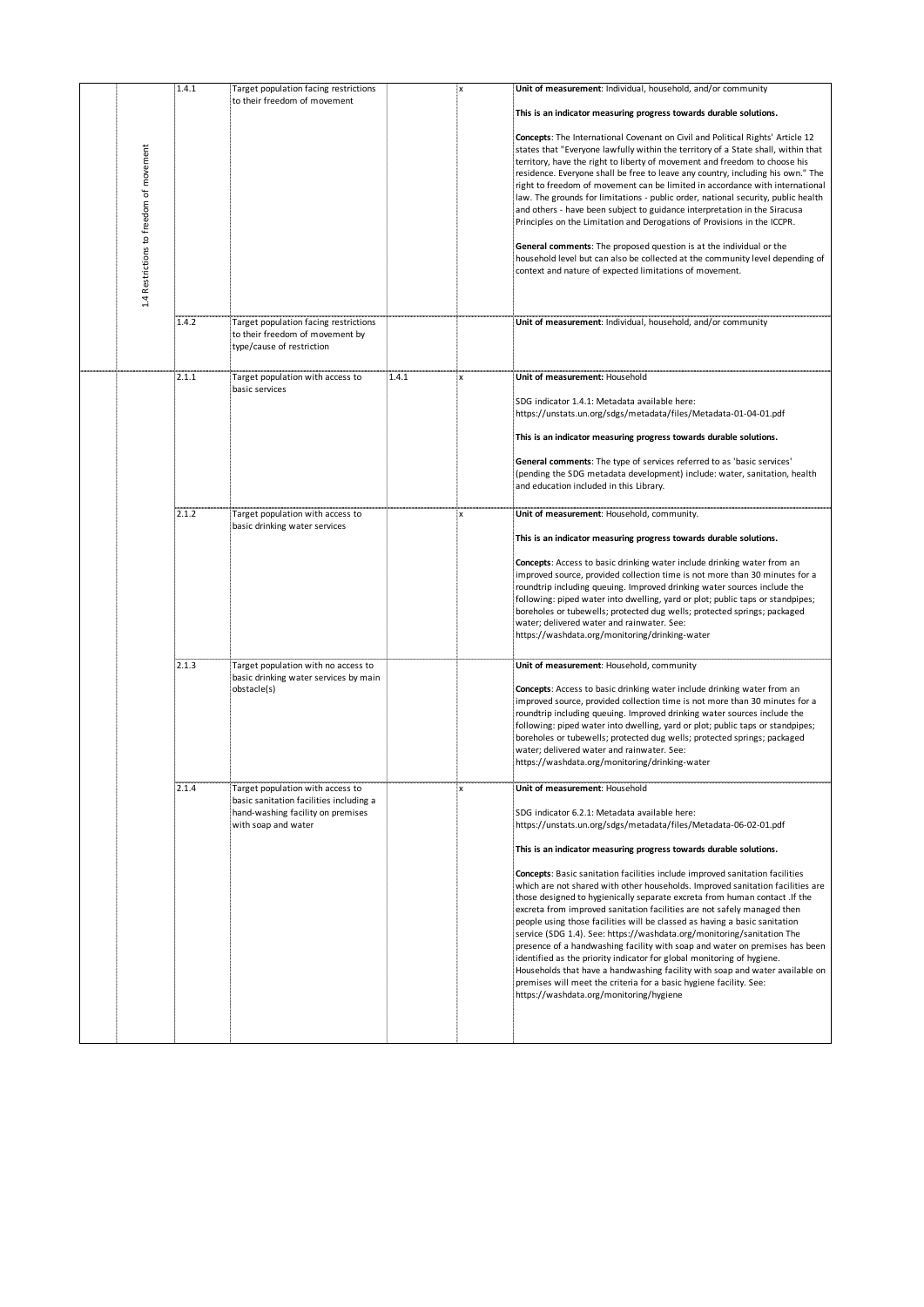|        |                                      | 2.1.5  | Target population with no access to                                                                                                                                                                   |          |    | Unit of measurement: Household                                                                                                                                                                                                                                                                                                                                                                                                                                                                                                                                                                                                                                                                                                                                                                                                                                                                         |
|--------|--------------------------------------|--------|-------------------------------------------------------------------------------------------------------------------------------------------------------------------------------------------------------|----------|----|--------------------------------------------------------------------------------------------------------------------------------------------------------------------------------------------------------------------------------------------------------------------------------------------------------------------------------------------------------------------------------------------------------------------------------------------------------------------------------------------------------------------------------------------------------------------------------------------------------------------------------------------------------------------------------------------------------------------------------------------------------------------------------------------------------------------------------------------------------------------------------------------------------|
|        |                                      |        | basic sanitation facilities by main<br>reason                                                                                                                                                         |          |    | This is an indicator measuring progress towards durable solutions.                                                                                                                                                                                                                                                                                                                                                                                                                                                                                                                                                                                                                                                                                                                                                                                                                                     |
|        |                                      |        |                                                                                                                                                                                                       |          |    | <b>Concepts:</b> Basic sanitation facilities include improved sanitation facilities<br>which are not shared with other households. Improved sanitation facilities are<br>those designed to hygienically separate excreta from human contact . If the<br>excreta from improved sanitation facilities are not safely managed then<br>people using those facilities will be classed as having a basic sanitation<br>service (SDG 1.4). See: https://washdata.org/monitoring/sanitation The<br>presence of a handwashing facility with soap and water on premises has been<br>identified as the priority indicator for global monitoring of hygiene.<br>Households that have a handwashing facility with soap and water available on<br>premises will meet the criteria for a basic hygiene facility. See:<br>https://washdata.org/monitoring/hygiene                                                      |
|        |                                      | 2.1.6  | Target population covered by                                                                                                                                                                          | $-3.8.1$ | ×Х | Unit of measurement: Household                                                                                                                                                                                                                                                                                                                                                                                                                                                                                                                                                                                                                                                                                                                                                                                                                                                                         |
|        | 2.1 Access to basic services & goods |        | essential health services                                                                                                                                                                             |          |    | SDG indicator 3.8.1: Metadata available here:<br>https://unstats.un.org/sdgs/metadata/files/Metadata-03-08-01.pdf<br>This is an indicator measuring progress towards durable solutions.<br>Concepts: Essential health services include reproductive, maternal, newborn<br>and child health, infectious diseases, non-communicable diseases and service<br>capacity and access. See SDG 3.8.1<br>General comment: In absence of the SDG metadata, the library addresses this<br>indicator by including following indicators: access to health services when in<br>need, access to reproductive health and immunisation. Availability and<br>capacity of health services (also included in this indicator) need to be collected<br>at the macro level.                                                                                                                                                   |
|        |                                      | 2.1.7  | Target population who accessed<br>essential health care services                                                                                                                                      |          | ۰x | Unit of measurement: Household                                                                                                                                                                                                                                                                                                                                                                                                                                                                                                                                                                                                                                                                                                                                                                                                                                                                         |
|        |                                      |        | (including mental health care) the<br>last time they needed it in the past<br>12 months                                                                                                               |          |    | This is an indicator measuring progress towards durable solutions.                                                                                                                                                                                                                                                                                                                                                                                                                                                                                                                                                                                                                                                                                                                                                                                                                                     |
|        |                                      | 2.1.8  | Target population who did not access<br>health care services (including mental<br>health care) the last time they<br>needed it in the past 12 months when<br>needed by main reason                    |          |    | Unit of measurement: Household                                                                                                                                                                                                                                                                                                                                                                                                                                                                                                                                                                                                                                                                                                                                                                                                                                                                         |
|        |                                      | 2.1.9  | Births within target population<br>attended byskilled health personnel<br>within the past 12 months (% of total<br>births taken place within the past 12<br>months)                                   | 3.1.2    | ۰X | Unit of measurement: Individual<br>SDG indicator 3.1.2: Recall period has been specified in this Library to 12<br>months or since time of arrival to current location. Metadata for the SDG is<br>available here: https://unstats.un.org/sdgs/metadata/files/Metadata-03-01-<br>02.pdf<br>This is an indicator measuring progress towards durable solutions.<br>Concepts: An accredited health professional-such as a midwife, doctor or<br>nurse-who has been educated and trained to proficiency in the skills needed to<br>manage normal (uncomplicated) pregnancies, childbirth and the immediate<br>postnatal period, and in the identification, management and referral of<br>complications in women and new-borns. Traditional birth attendants, trained<br>or not, are excluded from the category of skilled attendant at delivery. Source:<br>World Health Organization, Indicator Code Book. |
|        |                                      | 2.1.10 | Children under the age of one in the<br>target population covered by all<br>vaccines included in their national<br>programme (% of total child<br>population under one in the target<br>population) / | 3.b.1    | ٠x | Unit of measurement: Individual<br>SDG indicator 3.b.1: Metadta available here:<br>https://unstats.un.org/sdgs/metadata/files/Metadata-03-0b-01.pdf<br>This is an indicator measuring progress towards durable solutions.                                                                                                                                                                                                                                                                                                                                                                                                                                                                                                                                                                                                                                                                              |
|        |                                      | 2.1.11 | Primary school net attendance ratio<br>in target population (% of children of<br>primary school age in target<br>population)                                                                          |          | x  | Unit of measurement: Individual<br>This is an indicator measuring progress towards durable solutions.<br><b>Concepts:</b> Primary school net attendance ratio is the percentage of children in<br>the age group that officially corresponds to primary schooling who attend<br>primary school. See: https://www.unicef.org/infobycountry/stats_popup5.html                                                                                                                                                                                                                                                                                                                                                                                                                                                                                                                                             |
| living |                                      | 2.1.12 | Secondary school net attendance<br>ratio in target population (% of<br>children of secondary school age in<br>target population)                                                                      |          | ۰x | Unit of measurement: Individual<br>This is an indicator measuring progress towards durable solutions.<br>Concepts:Percentage of children in the age group that officially corresponds to<br>secondary schooling who attend secondary school. See:<br>https://www.unicef.org/infobycountry/stats_popup5.html                                                                                                                                                                                                                                                                                                                                                                                                                                                                                                                                                                                            |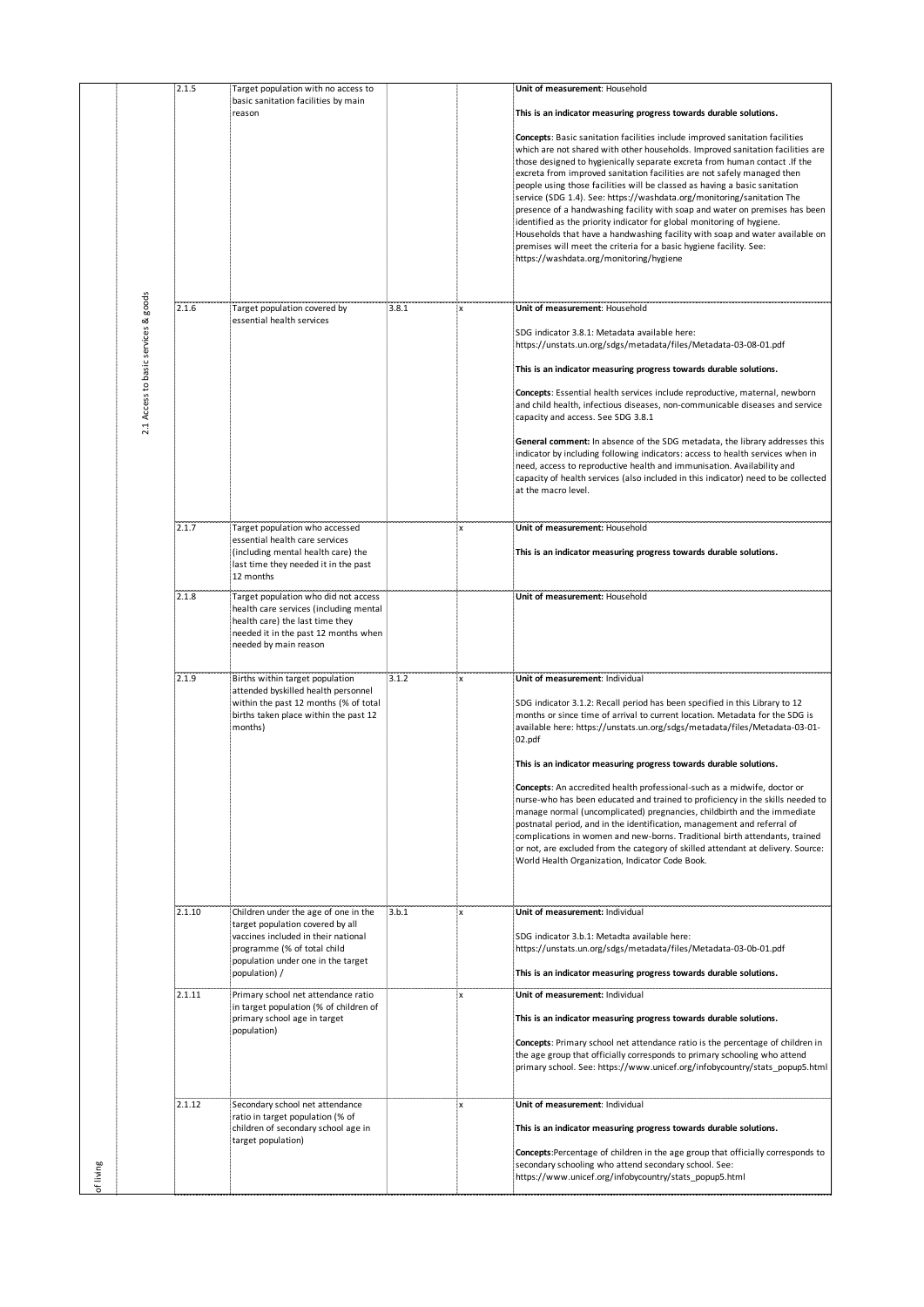|                   | 2.1.13 | Primary school-age target population<br>not attending education according to                                                                  |       |                           | Unit of measurement: Individual                                                                                                                                                                                                                                                                                                                                                                                                  |
|-------------------|--------|-----------------------------------------------------------------------------------------------------------------------------------------------|-------|---------------------------|----------------------------------------------------------------------------------------------------------------------------------------------------------------------------------------------------------------------------------------------------------------------------------------------------------------------------------------------------------------------------------------------------------------------------------|
|                   | 2.1.14 | main reason<br>Target population who own a mobile 5.b.1[1]                                                                                    |       | $\boldsymbol{\mathsf{x}}$ | Unit of measurement: Individual                                                                                                                                                                                                                                                                                                                                                                                                  |
|                   |        | phone                                                                                                                                         |       |                           | SDG indicator 5.b.1: Metadata available here:<br>https://unstats.un.org/sdgs/metadata/files/Metadata-05-0B-01.pdf                                                                                                                                                                                                                                                                                                                |
|                   |        |                                                                                                                                               |       |                           | This is an indicator measuring progress towards durable solutions.                                                                                                                                                                                                                                                                                                                                                               |
|                   | 2.2.1  | Target population by prevalence of<br>moderate or severe food insecurity in                                                                   | 2.1.2 | x                         | Unit of measurement: Household or individual                                                                                                                                                                                                                                                                                                                                                                                     |
|                   |        | the past year, based on the Food<br>Insecurity Experience Scale (FIES)                                                                        |       |                           | SDG indicator 2.1.2: Metadata available here: https://unstats.un.o<br>rg/sdgs/metadata/files/Metadata-02-01-02.pdf                                                                                                                                                                                                                                                                                                               |
|                   |        |                                                                                                                                               |       |                           | This is an indicator measuring progress towards durable solutions.                                                                                                                                                                                                                                                                                                                                                               |
|                   |        |                                                                                                                                               |       |                           | General comments: This indicator is measured based on the Food Insecurity<br>Experience Scale (FIES), FAO. See:<br>http://www.fao.org/fileadmin/templates/ess/voh/FIES_Technical_Paper_v1.1.<br>pdf.                                                                                                                                                                                                                             |
| 2.2 Food security | 2.2.2  | Target population who experienced<br>moderate or severe food insecurity in<br>the last year, by main obstacle to<br>obtaining sufficient food |       |                           | Unit of measurement: Household                                                                                                                                                                                                                                                                                                                                                                                                   |
|                   | 2.2.3  | Target population who experienced<br>moderate or severe food insecurity in                                                                    |       |                           | Unit of measurement: Household                                                                                                                                                                                                                                                                                                                                                                                                   |
|                   |        | the last year, by maincoping strategy                                                                                                         |       |                           | This is an indicator measuring progress towards durable solutions.                                                                                                                                                                                                                                                                                                                                                               |
|                   |        |                                                                                                                                               |       |                           | General comments: See more on coping strategies index for food insecurity:<br>http://www.fao.org/3/a-ae513e.pdf and http://www.fao.org/3/a-ae513e.pdf,<br>Consumption Coping Strategy Index (CSI)                                                                                                                                                                                                                                |
|                   | 2.3.1  | Target population by current housing                                                                                                          |       |                           | Unit of measurement: Household                                                                                                                                                                                                                                                                                                                                                                                                   |
|                   |        | type                                                                                                                                          |       |                           | General comments: Housing types can include: camp, settlement, house,<br>apartment, collective centers and other                                                                                                                                                                                                                                                                                                                 |
|                   | 2.3.2  | Target population by current housing<br>tenure types                                                                                          |       |                           | Unit of measurement: Household                                                                                                                                                                                                                                                                                                                                                                                                   |
|                   |        |                                                                                                                                               |       |                           | General comments: Housing tenure security is analysed based on a<br>combination of following library indicators: i. tenure arrangements (present<br>indicator), ii. experiences of eviction and iii. fear of eviction. Tenure types can<br>include public or private rental, collective arrangements, lease, emergency or<br>transitional housing or informal settlements.                                                       |
|                   | 2.3.3. | Target population with secure tenure 1.4.2                                                                                                    |       |                           | Unit of measurement: Household                                                                                                                                                                                                                                                                                                                                                                                                   |
|                   |        | rights to land, with legally<br>recognized documentation, and who<br>perceive their rights to land as secure                                  |       |                           | SDG indicator 1.4.2: Measures the relevant part of Target 1.4 (ensure men and<br>women have equal rights to economic resources, as well as access to ,<br>ownership of and control over land and other forms of property, inheritance,<br>natural resources). Metadata available here:<br>https://unstats.un.org/sdgs/metadata/files/Metadata-01-04-02.pdf                                                                       |
|                   |        |                                                                                                                                               |       |                           | This is an indicator measuring progress towards durable solutions.                                                                                                                                                                                                                                                                                                                                                               |
|                   |        |                                                                                                                                               |       |                           | <b>Concepts:</b> Secure tenure rights are comprised of two sub- components: (i)<br>legally recognized documentation and (ii) perception of the security of tenure,<br>which are both necessary to provide a full measurement of tenure security.<br>See: https://unstats.un.org/sdgs/metadata/files/Metadata-01-04-02.pdf                                                                                                        |
|                   | 2.3.4  | Target population having been                                                                                                                 |       | x                         | Unit of measurement: Household                                                                                                                                                                                                                                                                                                                                                                                                   |
|                   |        | forcibly evicted over the past 12<br>months                                                                                                   |       |                           | This is an indicator measuring progress towards durable solutions.                                                                                                                                                                                                                                                                                                                                                               |
|                   |        |                                                                                                                                               |       |                           | Concepts: Forced eviction is "the permanent or temporary removal against<br>their will of individuals, families and/or communities from the homes and/or<br>land which they occupy, without the provision of, and access to, appropriate<br>forms of legal or other protection" [Committee on Economic, Social and<br>Cultural Rights, general comment No. 7 (1997)]. See<br>www.ohchr.org/Documents/Publications/FS25.Rev.1.pdf |
|                   |        |                                                                                                                                               |       |                           | General comments: Housing tenure security is analysed based on a<br>combination of following library indicators: i. tenure arrangements, ii.<br>experiences of eviction (present indicator) and iii. fear of eviction.                                                                                                                                                                                                           |
|                   | 2.3.5  | Target population forcibly evicted in<br>last year by main reason for eviction                                                                |       |                           | Unit of measurement: Household                                                                                                                                                                                                                                                                                                                                                                                                   |
| conditions        |        |                                                                                                                                               |       |                           | Concepts: Forced eviction is "the permanent or temporary removal against<br>their will of individuals, families and/or communities from the homes and/or<br>land which they occupy, without the provision of, and access to, appropriate<br>forms of legal or other protection" [Committee on Economic, Social and<br>Cultural Rights, general comment No. 7 (1997)]. See<br>www.ohchr.org/Documents/Publications/FS25.Rev.1.pdf |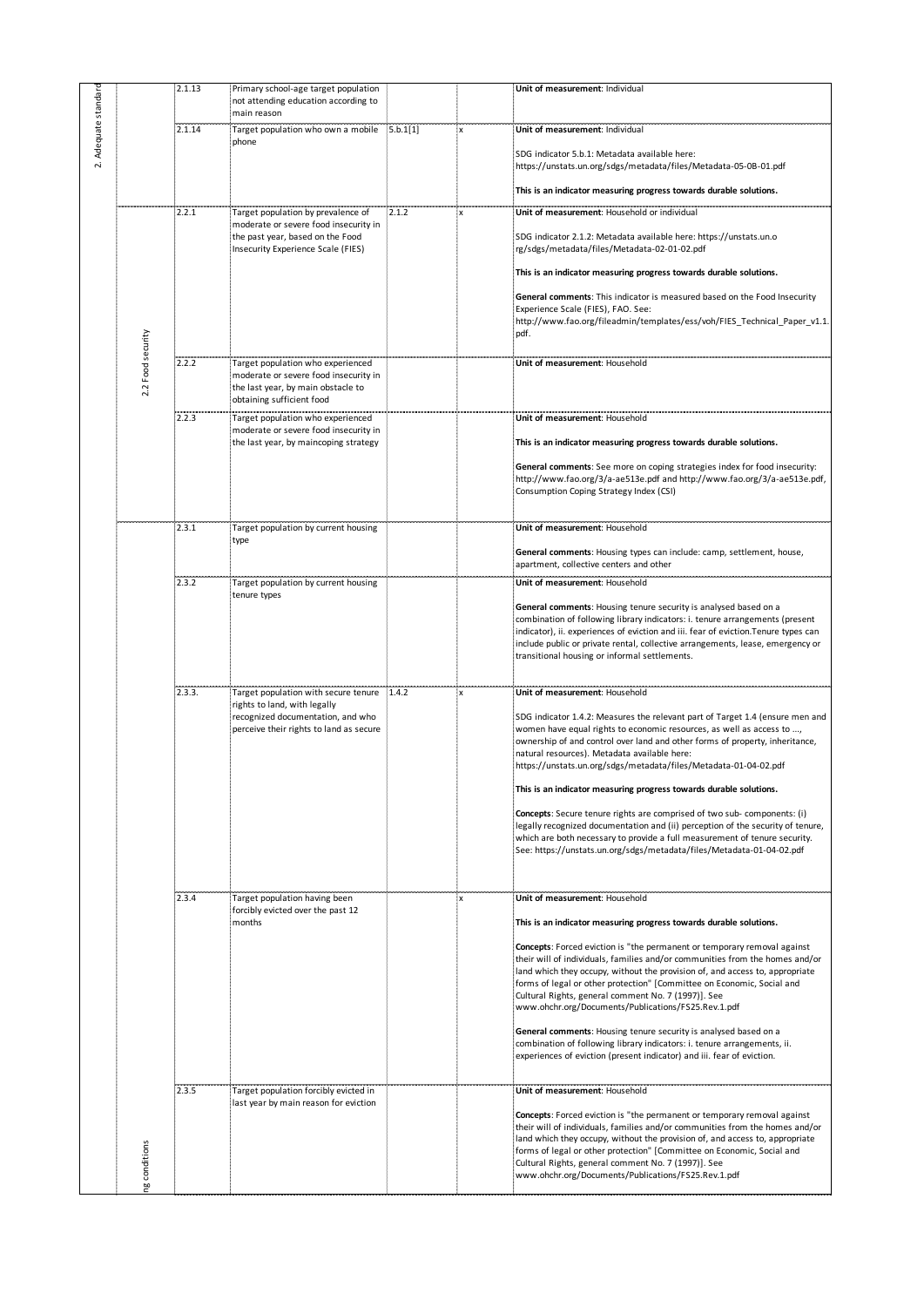| & hous<br>2.3.6<br>Target population, not being evicted<br>$\mathbf x$<br>Unit of measurement: HouseholdThis is an indicator measuring progress<br>in the past 12 months, but living in<br>towards durable solutions.<br>constant fear of eviction (population<br>2.3 Tenure security<br>who do not perceive their current<br>General comments: Housing tenure security is analysed based on a<br>combination of following library indicators: i. tenure arrangements, ii.<br>tenure rights as secure)<br>experiences of eviction and iii. fear of eviction (present indicator).<br>2.3.7<br>Target population residing in<br>Unit of measurement: Household<br>$\pmb{\times}$<br>sufficient living space<br>This is an indicator measuring progress towards durable solutions.<br>Concepts: A dwelling unit provides sufficient living area for the household<br>members if not more than three people share the same habitable room.<br>Source: https://unstats.un.org/sdgs/metadata/files/Metadata-11-01-<br>01.pdfGeneral comments: The number of members in the household need to<br>be divided with the reported number of rooms. If there are more than three<br>people occupying one room, the household is considered to have insufficient<br>living space. This approach does not distinguish between children and adults.<br>2.3.8<br>larget population residing in durable<br>Unit of measurement: Household<br>housing structures<br>Feeds into SDG indicator 11.1.1: Target urban population living in slums,<br>informal settlements or inadequate housing. Metadata available here:<br>https://unstats.un.org/sdgs/metadata/files/Metadata-11-01-01.pdf<br>This is an indicator measuring progress towards durable solutions.<br>Concepts: A house is considered as durable if it is built on a non-hazardous<br>location and has a permanent and adequate structure able to protect its<br>inhabitants from the extremes of climatic conditions such as rain, heat, cold,<br>and humidity. The following criteria are used to determine the structural<br>quality/durability of dwellings: permanency of structure (permanent building<br>material for the walls, roof and floor); compliance with building codes; the<br>dwelling is not in a dilapidated state; the dwelling is not in need of major<br>repair; and location of house (hazardous location: the dwelling is not located<br>on or near toxic waste; the dwelling is not located in a flood plain; the<br>dwelling is not located on a steep slope; the dwelling is not located in a<br>dangerous right of way: rail, highway, airport, power lines). Source:<br>https://unstats.un.org/sdgs/metadata/files/Metadata-11-01-01.pdf<br>2.3.9<br>11.1.1<br>Unit of measurement: Household<br>Target urban population living in<br>$\,$ X<br>slums, informal settlements or<br>inadequate housing<br>SDG indicator 11.1.1:Metadata available here:<br>https://unstats.un.org/sdgs/metadata/files/Metadata-11-01-01.pdf<br>This is an indicator measuring progress towards durable solutions.<br>General comments: The indicator measures the proportion of households who<br>do not meet one of the five following housing conditions: 1. access to<br>improved water; 2. access to improved sanitation facilities; 3. sufficient living<br>area (not overcrowded); 4. durable housing; and 5. security of tenure. Source:<br>SDG indicator 11.1.1 See more: https://unstats.un.org/sdgs/files/metadata-<br>compilation/Metadata-Goal-11.pdf All elements of this composite indicator<br>are included in this library.<br>3.1.1<br>Target population employed in formal<br>Unit of measurement: Individual<br>$\mathsf{x}$<br>and informal sector (employment<br>This is an indicator measuring progress towards durable solutions.<br>rate)<br>Concepts: OECD defines the employment rate as "the ratio of the employed to<br>the working age population," adding that "the working age population refers<br>to people aged 15 to 64". See: data.oecd.org/emp/employment-rate.htm |  |  |  |  |  |
|----------------------------------------------------------------------------------------------------------------------------------------------------------------------------------------------------------------------------------------------------------------------------------------------------------------------------------------------------------------------------------------------------------------------------------------------------------------------------------------------------------------------------------------------------------------------------------------------------------------------------------------------------------------------------------------------------------------------------------------------------------------------------------------------------------------------------------------------------------------------------------------------------------------------------------------------------------------------------------------------------------------------------------------------------------------------------------------------------------------------------------------------------------------------------------------------------------------------------------------------------------------------------------------------------------------------------------------------------------------------------------------------------------------------------------------------------------------------------------------------------------------------------------------------------------------------------------------------------------------------------------------------------------------------------------------------------------------------------------------------------------------------------------------------------------------------------------------------------------------------------------------------------------------------------------------------------------------------------------------------------------------------------------------------------------------------------------------------------------------------------------------------------------------------------------------------------------------------------------------------------------------------------------------------------------------------------------------------------------------------------------------------------------------------------------------------------------------------------------------------------------------------------------------------------------------------------------------------------------------------------------------------------------------------------------------------------------------------------------------------------------------------------------------------------------------------------------------------------------------------------------------------------------------------------------------------------------------------------------------------------------------------------------------------------------------------------------------------------------------------------------------------------------------------------------------------------------------------------------------------------------------------------------------------------------------------------------------------------------------------------------------------------------------------------------------------------------------------------------------------------------------------------------------------------------------------------------------------------------------------------------------------------------------------------------------------------------------------------------------------------------------------------------------------------------------------------------------------------------------------------------------------------------------------------------------------------------------------------------------------------------------------------------------------------------------|--|--|--|--|--|
|                                                                                                                                                                                                                                                                                                                                                                                                                                                                                                                                                                                                                                                                                                                                                                                                                                                                                                                                                                                                                                                                                                                                                                                                                                                                                                                                                                                                                                                                                                                                                                                                                                                                                                                                                                                                                                                                                                                                                                                                                                                                                                                                                                                                                                                                                                                                                                                                                                                                                                                                                                                                                                                                                                                                                                                                                                                                                                                                                                                                                                                                                                                                                                                                                                                                                                                                                                                                                                                                                                                                                                                                                                                                                                                                                                                                                                                                                                                                                                                                                                                                |  |  |  |  |  |
|                                                                                                                                                                                                                                                                                                                                                                                                                                                                                                                                                                                                                                                                                                                                                                                                                                                                                                                                                                                                                                                                                                                                                                                                                                                                                                                                                                                                                                                                                                                                                                                                                                                                                                                                                                                                                                                                                                                                                                                                                                                                                                                                                                                                                                                                                                                                                                                                                                                                                                                                                                                                                                                                                                                                                                                                                                                                                                                                                                                                                                                                                                                                                                                                                                                                                                                                                                                                                                                                                                                                                                                                                                                                                                                                                                                                                                                                                                                                                                                                                                                                |  |  |  |  |  |
|                                                                                                                                                                                                                                                                                                                                                                                                                                                                                                                                                                                                                                                                                                                                                                                                                                                                                                                                                                                                                                                                                                                                                                                                                                                                                                                                                                                                                                                                                                                                                                                                                                                                                                                                                                                                                                                                                                                                                                                                                                                                                                                                                                                                                                                                                                                                                                                                                                                                                                                                                                                                                                                                                                                                                                                                                                                                                                                                                                                                                                                                                                                                                                                                                                                                                                                                                                                                                                                                                                                                                                                                                                                                                                                                                                                                                                                                                                                                                                                                                                                                |  |  |  |  |  |
|                                                                                                                                                                                                                                                                                                                                                                                                                                                                                                                                                                                                                                                                                                                                                                                                                                                                                                                                                                                                                                                                                                                                                                                                                                                                                                                                                                                                                                                                                                                                                                                                                                                                                                                                                                                                                                                                                                                                                                                                                                                                                                                                                                                                                                                                                                                                                                                                                                                                                                                                                                                                                                                                                                                                                                                                                                                                                                                                                                                                                                                                                                                                                                                                                                                                                                                                                                                                                                                                                                                                                                                                                                                                                                                                                                                                                                                                                                                                                                                                                                                                |  |  |  |  |  |
|                                                                                                                                                                                                                                                                                                                                                                                                                                                                                                                                                                                                                                                                                                                                                                                                                                                                                                                                                                                                                                                                                                                                                                                                                                                                                                                                                                                                                                                                                                                                                                                                                                                                                                                                                                                                                                                                                                                                                                                                                                                                                                                                                                                                                                                                                                                                                                                                                                                                                                                                                                                                                                                                                                                                                                                                                                                                                                                                                                                                                                                                                                                                                                                                                                                                                                                                                                                                                                                                                                                                                                                                                                                                                                                                                                                                                                                                                                                                                                                                                                                                |  |  |  |  |  |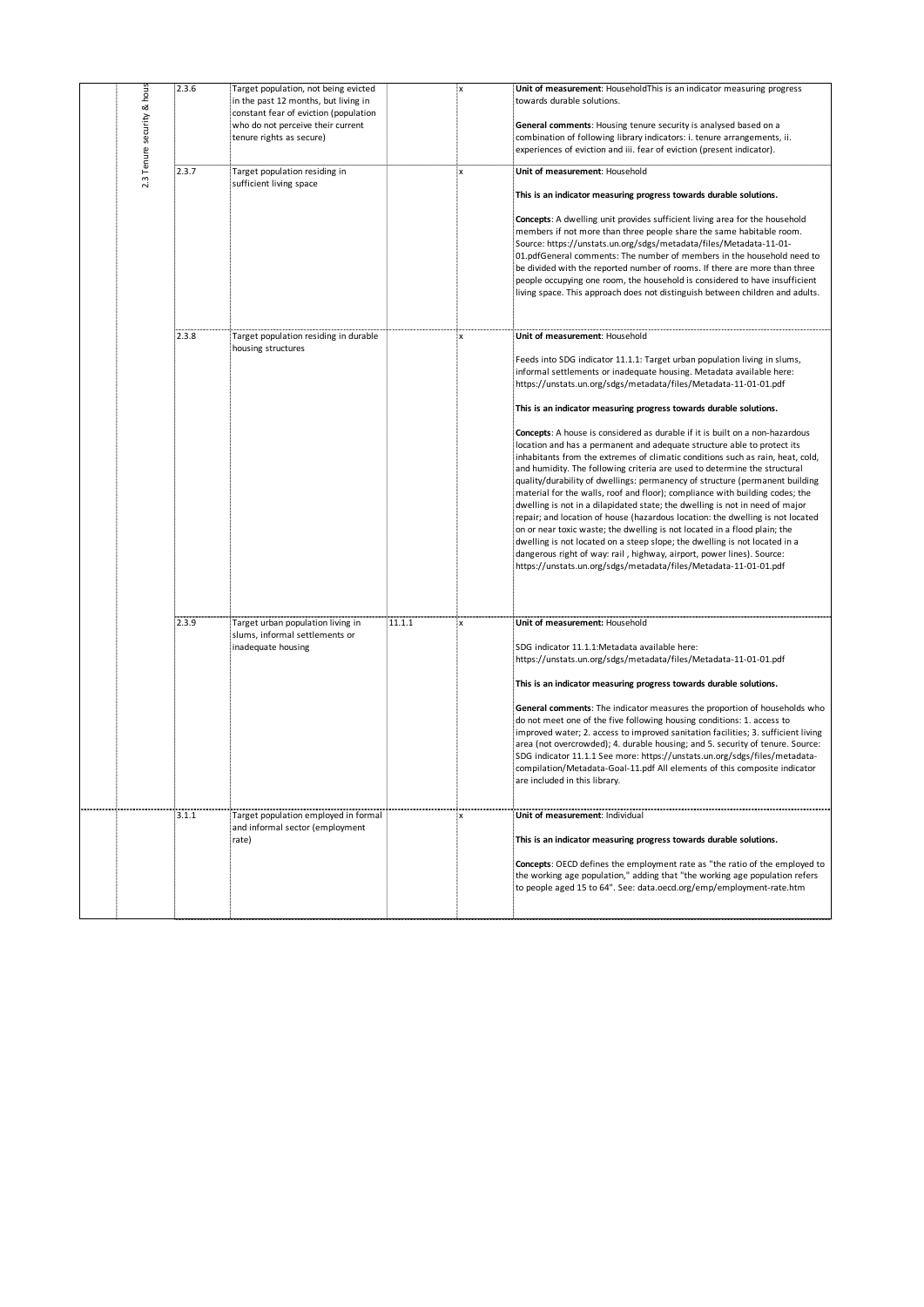|            | 3.1.2 | Employed and self-employed target                                              | 8.3.1 | Unit of measurement: Individual                                                                                                                             |
|------------|-------|--------------------------------------------------------------------------------|-------|-------------------------------------------------------------------------------------------------------------------------------------------------------------|
|            |       | population in informal employment in                                           |       |                                                                                                                                                             |
|            |       | non-agriculture employment (% of<br>total employed target population)          |       | SDG indicator 8.3.1: Metadata available here:<br>https://unstats.un.org/sdgs/metadata/files/Metadata-08-03-01.pdf                                           |
|            |       |                                                                                |       | This is an indicator measuring progress towards durable solutions.                                                                                          |
|            |       |                                                                                |       | Concepts: Informal employment comprises persons who in their main or                                                                                        |
|            |       |                                                                                |       | secondary jobs were in one of the following categories: Own account workers,                                                                                |
|            |       |                                                                                |       | employers and members of producers' cooperatives employed in their own<br>informal sector enterprises (the characteristics of the enterprise determine      |
|            |       |                                                                                |       | the informal nature of their jobs); Own account workers engaged in the                                                                                      |
|            |       |                                                                                |       | production of goods exclusively for own final use by their household (e.g.<br>subsistence farming); Contributing family workers, regardless of whether they |
|            |       |                                                                                |       | work in formal or informal sector enterprises (they usually do not have                                                                                     |
|            |       |                                                                                |       | explicit, written contracts of employment, and are not subject to labour<br>legislation, social security regulations, collective agreements, etc., which    |
|            |       |                                                                                |       | determines the informal nature of their jobs); Employees holding informal                                                                                   |
|            |       |                                                                                |       | jobs, whether employed by formal sector enterprises, informal sector                                                                                        |
|            |       |                                                                                |       | enterprises, or as paid domestic workers by households (employees are<br>considered to have informal jobs if their employment relationship is, in law or    |
|            |       |                                                                                |       | in practice, not subject to national labour legislation, income taxation, social                                                                            |
|            |       |                                                                                |       | protection or entitlement to certain employment benefits). See:<br>https://unstats.un.org/sdgs/metadata/files/Metadata-08-03-01.pdf                         |
|            |       |                                                                                |       |                                                                                                                                                             |
|            | 3.1.3 | Employed and self-employed target                                              |       | Unit of measurement: Individual                                                                                                                             |
|            |       | population by type ofoccupation                                                |       | General comment: ILO's International Standard Classification of Occupations                                                                                 |
|            |       |                                                                                |       | (ISCO) is a tool for organizing jobs into a clearly defined set of groups<br>according to the tasks and duties undertaken in the job. ISCO belongs to the   |
|            |       |                                                                                |       | international family of economic and social classifications. See:                                                                                           |
|            |       |                                                                                |       | http://www.ilo.org/public/english/bureau/stat/isco/docs/resol08.pdf                                                                                         |
|            | 3.1.4 | Target population working (employed                                            |       | Unit of measurement: Individual                                                                                                                             |
|            |       | and self-employed) prior to<br>displacement by type of occupation              |       |                                                                                                                                                             |
|            |       |                                                                                |       |                                                                                                                                                             |
|            | 3.1.5 | Employed and self-employed target<br>population that is underemployed          |       | Unit of measurement: Individual                                                                                                                             |
|            |       |                                                                                |       | Concepts: The Resolution concerning the measurement of Underemployment                                                                                      |
|            |       |                                                                                |       | and Situations of Inadequate Employment provides guidelines on two types of<br>underemployment: time related underemployment, which is due to               |
|            |       |                                                                                |       | insufficient hours of work, and inadequate employment situations, which are                                                                                 |
|            |       |                                                                                |       | due to other limitations in the labour market which limit the capacities and<br>well being of workers. A person can be simultaneously in these two forms of |
|            |       |                                                                                |       | underemployment. See: http://www.ilo.org/global/statistics-and-<br>databases/standards-and-guidelines/resolutions-adopted-by-international-                 |
|            |       |                                                                                |       | conferences-of-labour-statisticians/WCMS_087487/lang--en/index.htm                                                                                          |
|            |       |                                                                                |       |                                                                                                                                                             |
|            | 3.1.6 | Target population undertaking                                                  |       | Unit of measurement: Individual                                                                                                                             |
| Employment |       | pendular or seasonal movement due<br>to work                                   |       |                                                                                                                                                             |
| E          | 3.1.7 | Target population aged 5-17 engaged 8.7.1<br>in child labour (% of total child |       | Unit of measurement: Individual                                                                                                                             |
|            |       | population 5-17 years of age)                                                  |       | SDG indicator 8.7.1: Metadata available                                                                                                                     |
|            |       |                                                                                |       | here:https://unstats.un.org/sdgs/metadata/files/Metadata-08-07-01.pdf                                                                                       |
|            |       |                                                                                |       | This is an indicator measuring progress towards durable solutions.                                                                                          |
|            |       |                                                                                |       | Concepts: The term child labour refers to the subset of children's activities<br>that is injurious, negative or undesirable to children and that should be  |
|            |       |                                                                                |       | targeted for elimination. Child labour is a legal concept rather than a                                                                                     |
|            |       |                                                                                |       | statistical one, and the international legal standards that define it are<br>therefore the necessary frame of reference for child labour statistics. The    |
|            |       |                                                                                |       | three principal international conventions on child labour- ILO Convention No.                                                                               |
|            |       |                                                                                |       | 138 (Minimum Age) (C138), ILO Convention No. 182 (Worst Forms) (C182),<br>and the United Nations Convention on the Rights of the Child (CRC), together      |
|            |       |                                                                                |       | set the legal boundaries for child labour, and provide the legal basis for                                                                                  |
|            |       |                                                                                |       | national and international actions against it. See more:<br>https://unstats.un.org/sdgs/metadata/files/Metadata-08-07-01.pdf                                |
|            |       |                                                                                |       |                                                                                                                                                             |
|            | 3.1.8 | Target population aged aged 15-24                                              | 8.6.1 | Unit of measurement: Individual                                                                                                                             |
|            |       | years not in education, employment<br>or training                              |       | SDG indicator 8.6.1:Metadata available here:                                                                                                                |
|            |       |                                                                                |       | https://unstats.un.org/sdgs/metadata/files/Metadata-08-06-01.pdf                                                                                            |
|            |       |                                                                                |       | This is an indicator measuring progress towards durable solutions.                                                                                          |
|            | 3.1.9 | Self-employed target population                                                |       | Unit of measurement: Individual                                                                                                                             |
|            |       | employing others (% of total self-<br>employed target pop)                     |       |                                                                                                                                                             |
|            |       |                                                                                |       |                                                                                                                                                             |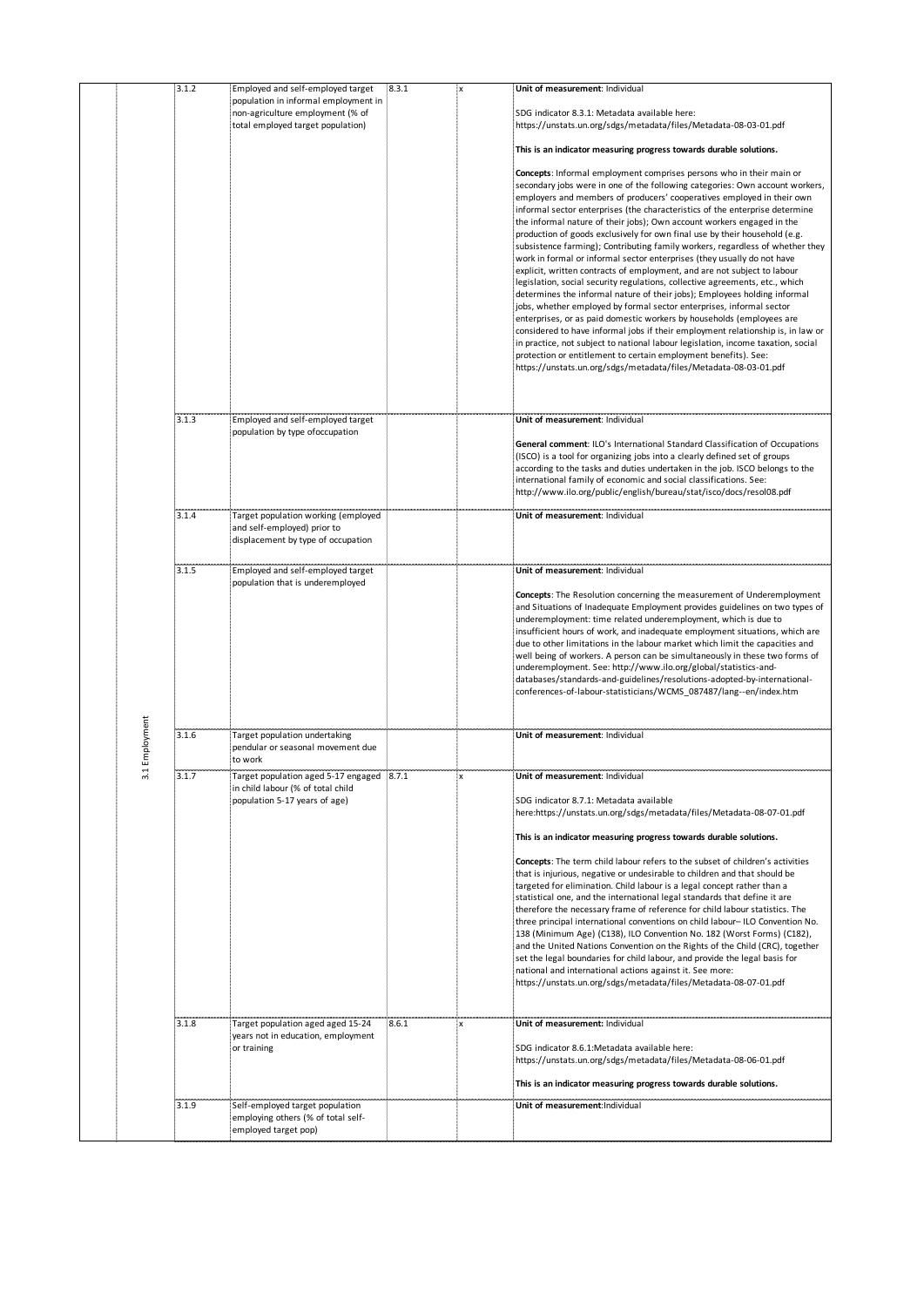|                                       |         | 3.1.10 | Labor force population who are                                                              | 8.5.2 | X                         | Unit of measurement: Individual                                                                                                                                                                                                                                                                                                                                                                                                                                                                                                              |
|---------------------------------------|---------|--------|---------------------------------------------------------------------------------------------|-------|---------------------------|----------------------------------------------------------------------------------------------------------------------------------------------------------------------------------------------------------------------------------------------------------------------------------------------------------------------------------------------------------------------------------------------------------------------------------------------------------------------------------------------------------------------------------------------|
|                                       |         |        | unemployed (unemployment rate)                                                              |       |                           | SDG indicator 8.5.2: Metadata available here:                                                                                                                                                                                                                                                                                                                                                                                                                                                                                                |
|                                       |         |        |                                                                                             |       |                           | https://unstats.un.org/sdgs/metadata/files/Metadata-08-05-02.pdf<br>This is an indicator measuring progress towards durable solutions.                                                                                                                                                                                                                                                                                                                                                                                                       |
| 3. Access to livelihoods & employment |         |        |                                                                                             |       |                           |                                                                                                                                                                                                                                                                                                                                                                                                                                                                                                                                              |
|                                       |         |        |                                                                                             |       |                           | Concepts: Unemployment rate is defined as the umber of unemployed persons<br>as a percentage of the labour force (the total number of people employed plus<br>unemployed). Source: OECD.                                                                                                                                                                                                                                                                                                                                                     |
|                                       |         | 3.1.11 | Unemployed target population by<br>main perceived obstacles/constraints<br>to finding a job |       |                           | Unit of measurement: Individual                                                                                                                                                                                                                                                                                                                                                                                                                                                                                                              |
|                                       |         |        |                                                                                             |       |                           |                                                                                                                                                                                                                                                                                                                                                                                                                                                                                                                                              |
|                                       |         | 3.1.12 | Target population covered under                                                             | 1.3.1 | $\pmb{\times}$            | Unit of measurement: Individual.                                                                                                                                                                                                                                                                                                                                                                                                                                                                                                             |
|                                       |         |        | social security schemes (public or<br>private)                                              |       |                           | This is an indicator measuring progress towards durable solutions.                                                                                                                                                                                                                                                                                                                                                                                                                                                                           |
|                                       |         |        |                                                                                             |       |                           | SDG indicator 1.3.1 Metadata available here:<br>https://unstats.un.org/sdgs/metadata/files/Metadata-01-03-01a.pdf and<br>https://unstats.un.org/sdgs/metadata/files/Metadata-01-03-01b.pdf<br>Concepts: The ILO Social Security (Minimum Standards) Convention, 1952 lays                                                                                                                                                                                                                                                                    |
|                                       |         |        |                                                                                             |       |                           | out nine principal branches of social security: "medical care, sickness,<br>unemployment, old age, employment injury, family, maternity, invalidity and<br>survivors' benefits". See www.ilo.org/global/standards/subjects-covered-by-<br>international-labour-standards/social-security/lang--en/index.htm                                                                                                                                                                                                                                  |
|                                       |         | 3.2.1  | Target population by primary and                                                            |       |                           | Unit of measurement: Household                                                                                                                                                                                                                                                                                                                                                                                                                                                                                                               |
|                                       |         |        | secondary source of<br>income/livelihood the past 30 days                                   |       |                           |                                                                                                                                                                                                                                                                                                                                                                                                                                                                                                                                              |
|                                       |         | 3.2.2  | Target population according to                                                              |       |                           | Unit of measurement: Household                                                                                                                                                                                                                                                                                                                                                                                                                                                                                                               |
|                                       |         |        | primary and secondary source of<br>income/livelihood prior to<br>displacement               |       |                           |                                                                                                                                                                                                                                                                                                                                                                                                                                                                                                                                              |
|                                       |         | 3.2.3  | Target population relying primarily on                                                      |       |                           | Unit of measurement: Household                                                                                                                                                                                                                                                                                                                                                                                                                                                                                                               |
|                                       |         |        | sustainable income sources over the<br>last 30 days                                         |       |                           | This is an indicator measuring progress towards durable solutions.                                                                                                                                                                                                                                                                                                                                                                                                                                                                           |
|                                       |         |        |                                                                                             |       |                           | General comments: Unsustainable income sources could include: donations,<br>aid, loans, asset sales, etc.                                                                                                                                                                                                                                                                                                                                                                                                                                    |
|                                       |         | 3.2.4  | Target population who in the last 12                                                        |       | <b>x</b>                  | Unit of measurement: Household                                                                                                                                                                                                                                                                                                                                                                                                                                                                                                               |
|                                       |         |        | months was not able to pay for basic<br>expenses                                            |       |                           | This is an indicator measuring progress towards durable solutions.                                                                                                                                                                                                                                                                                                                                                                                                                                                                           |
|                                       |         | 3.2.5  | Target population who in last 12                                                            |       |                           | Unit of measurement: Household                                                                                                                                                                                                                                                                                                                                                                                                                                                                                                               |
|                                       |         |        | months who obtained a loan to cover<br>basic expenses                                       |       |                           |                                                                                                                                                                                                                                                                                                                                                                                                                                                                                                                                              |
|                                       | economy | 3.2.6  | Target population's average<br>expenditure by type of expense per                           |       |                           | Unit of measurement: Household                                                                                                                                                                                                                                                                                                                                                                                                                                                                                                               |
|                                       | 픵       |        | capita<br>atio of average food expenditures                                                 |       |                           | Unit of measurement: Household                                                                                                                                                                                                                                                                                                                                                                                                                                                                                                               |
|                                       | Househ  |        | against average total expenditures,<br>per capita                                           |       |                           | This is an indicator measuring progress towards durable solutions.                                                                                                                                                                                                                                                                                                                                                                                                                                                                           |
|                                       | 3.2     |        |                                                                                             |       |                           | General comment: The food ratio can be used an as indicator for economic<br>vulnerability: the greater the ratio the less economic flexibity.                                                                                                                                                                                                                                                                                                                                                                                                |
|                                       |         | 3.2.8  | Target population below the poverty 1.1.1/1.2.1                                             |       | $\boldsymbol{\mathsf{x}}$ | Unit of measurement: Household                                                                                                                                                                                                                                                                                                                                                                                                                                                                                                               |
|                                       |         |        | line                                                                                        |       |                           | SDG indicator 1.1.1/1.2.1: Metadata available here:<br>https://unstats.un.org/sdgs/metadata/files/Metadata-01-01-01a.pdf<br>https://unstats.un.org/sdgs/metadata/files/Metadata-01-01-01b.pdf<br>https://unstats.un.org/sdgs/metadata/files/Metadata-01-02-01.pdf                                                                                                                                                                                                                                                                            |
|                                       |         |        |                                                                                             |       |                           | This is an indicator measuring progress towards durable solutions.                                                                                                                                                                                                                                                                                                                                                                                                                                                                           |
|                                       |         |        |                                                                                             |       |                           | Concepts: People living below a poverty line do not have enough to meet their<br>basic needs. Countries typically define national poverty lines, and the World<br>Bank uses the lines of a group of the poorest countries to define the<br>international extreme poverty line of \$1.90 per day. See more on poverty<br>analysis and welfare measures:<br>http://web.worldbank.org/WBSITE/EXTERNAL/TOPICS/EXTPOVERTY/EXTPA/0,,<br>contentMDK:20242876~menuPK:435055~pagePK:148956~piPK:216618~theSite<br>PK:430367~isCURL:Y~isCURL:Y,00.html |
|                                       |         |        |                                                                                             |       |                           |                                                                                                                                                                                                                                                                                                                                                                                                                                                                                                                                              |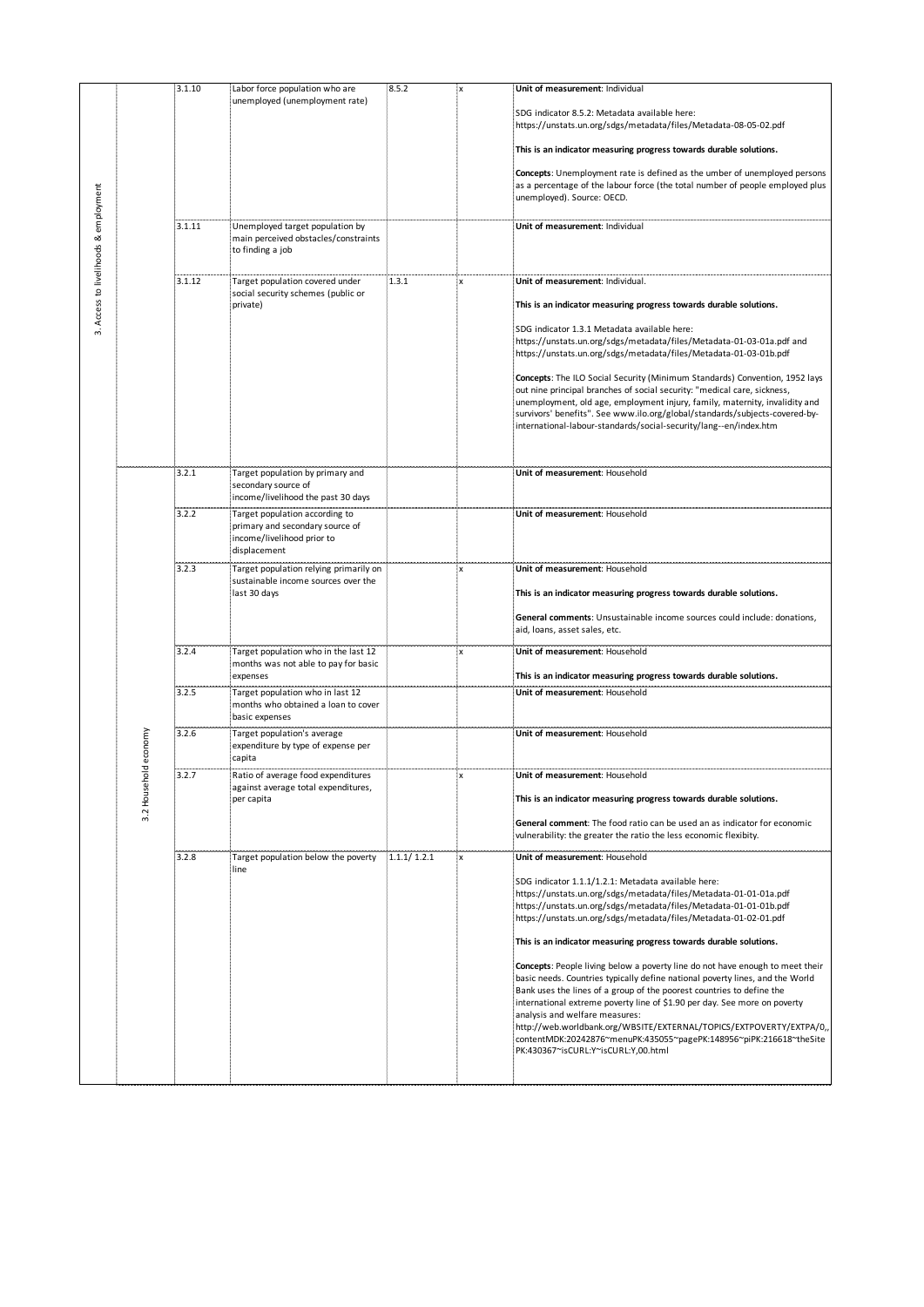|                                                                              |                                                                                     | 3.3.1 | Agricultural target population with<br>ownership or secure rights over       | 5.a.1 | $\mathsf{x}$ | Unit of measurement: Individual                                                                                                                             |
|------------------------------------------------------------------------------|-------------------------------------------------------------------------------------|-------|------------------------------------------------------------------------------|-------|--------------|-------------------------------------------------------------------------------------------------------------------------------------------------------------|
|                                                                              |                                                                                     |       | agricultural land                                                            |       |              | SDG indicator 5.a.1:Metadata available here:                                                                                                                |
|                                                                              |                                                                                     |       |                                                                              |       |              | https://unstats.un.org/sdgs/metadata/files/Metadata-05-0a-01.pdf                                                                                            |
|                                                                              |                                                                                     |       |                                                                              |       |              | This is an indicator measuring progress towards durable solutions.                                                                                          |
|                                                                              |                                                                                     |       |                                                                              |       |              | Concepts: Agricultural population has to be interpreted as equivalent of<br>'individuals engaged in agriculture'.' Secure rights' relies on the three       |
|                                                                              |                                                                                     |       |                                                                              |       |              | conditions (proxies): 1) Presence of legally recognised documents in the name<br>of the individual; 2) right to sell; 3) right to bequeath. See more:       |
|                                                                              |                                                                                     |       |                                                                              |       |              | https://unstats.un.org/sdgs/metadata/files/Metadata-05-0a-01.pdf                                                                                            |
|                                                                              |                                                                                     | 3.3.2 | Agricultural target population with                                          |       |              | Unit of measurement: Individual                                                                                                                             |
|                                                                              |                                                                                     |       | use rights to agricultural land                                              |       |              | Concepts: Use rights, as opposed to control and transfer rights, entail the right                                                                           |
|                                                                              |                                                                                     |       |                                                                              |       |              | to use the land for grazing, growing subsistence crops, gathering minor<br>forestry products, etc. See:                                                     |
|                                                                              |                                                                                     |       |                                                                              |       |              | http://www.fao.org/docrep/005/Y4308E/y4308e04.htm#bm04                                                                                                      |
|                                                                              | 3.3 Access to productive assets, markets & financial services                       | 3.3.3 | Target population who own<br>productive assets by type of assets             |       |              | Unit of measurement: Household                                                                                                                              |
|                                                                              |                                                                                     |       |                                                                              |       |              | General comments: Assets may include: livestock or durable goods such as<br>production equipment, agricultural inputs, etc.                                 |
|                                                                              |                                                                                     | 3.3.4 | Target population with access to<br>markets                                  |       | x            | Unit of measurement: Household                                                                                                                              |
|                                                                              |                                                                                     |       |                                                                              |       |              | This is an indicator measuring progress towards durable solutions.                                                                                          |
|                                                                              |                                                                                     |       |                                                                              |       |              | General comments: Access to markets entails the ability to buy and sell<br>needed good.                                                                     |
|                                                                              |                                                                                     | 3.3.5 | Target population with no access to                                          |       |              | Unit of measurement: Household                                                                                                                              |
|                                                                              |                                                                                     |       | markets by main obstacle(s)                                                  |       |              | General comments: Access to markets entails the ability to buy and sell                                                                                     |
|                                                                              |                                                                                     |       |                                                                              |       |              | needed good.                                                                                                                                                |
|                                                                              |                                                                                     | 3.3.6 | Target population where at least one<br>person in household has a bank       |       | x            | Unit of measurement: Household                                                                                                                              |
|                                                                              |                                                                                     | 3.3.7 | account<br>Target population where no person in                              |       |              | This is an indicator measuring progress towards durable solutions.<br>Unit of measurement: Household                                                        |
|                                                                              |                                                                                     |       | the household has a bank account by                                          |       |              |                                                                                                                                                             |
|                                                                              |                                                                                     | 4.1.1 | obstacles to getting one<br>Target population by                             |       |              | Unit of measurement: Individual                                                                                                                             |
|                                                                              | Ownership/tenancy before                                                            |       | ownership/tenancy of housing, land<br>and property prior to displacement     |       |              | General comments: Housing, land and property may include: housing, non                                                                                      |
|                                                                              |                                                                                     |       |                                                                              |       |              | agricultural land, agricultural land, livestock, farm equipment, business assets,<br>other.                                                                 |
|                                                                              | displacement                                                                        | 4.1.2 | Target population with documents to                                          |       |              | Unit of measurement: Individual                                                                                                                             |
|                                                                              |                                                                                     |       | prove ownership/tenancy of housing,<br>land and property left behind (% of   |       |              | General comments: Housing, land and property may include: housing, non                                                                                      |
|                                                                              | 4.1                                                                                 |       | total target population who left<br>behind HLP)                              |       |              | agricultural land, agricultural land, livestock, farm equipment, business assets,<br>other.                                                                 |
| to provide compensation<br>৯                                                 |                                                                                     | 4.2.1 | Target population with housing, land                                         |       |              | Unit of measurement: Individual                                                                                                                             |
|                                                                              | δ                                                                                   |       | and property left behind who<br>successfully accessed restitution or         |       |              | This is an indicator measuring progress towards durable solutions.                                                                                          |
|                                                                              |                                                                                     |       | compensation mechanisms (% of<br>target population with HLP left             |       |              | Concepts: The term restitution and compensation are defined in the 'Pinheiro                                                                                |
|                                                                              |                                                                                     |       | behind) - if relevant to context                                             |       |              | Principles' (Principles on Housing and Property Restitution for Refugees and<br>Displaced Persons) and the Handbook on Housing and Property Restitution for |
|                                                                              |                                                                                     |       |                                                                              |       |              | Refugees and Displaced Persons - Implementing the 'Pinheiro Principles' See:<br>https://www.un.org/ruleoflaw/files/pinheiro principles.pdf                  |
| 4. Access to effective mechanisms to restore housing, land and property (HLP | 4.2 Access to mechanisms for housing, land and property (HLP) restitution/compensat |       |                                                                              |       |              |                                                                                                                                                             |
|                                                                              |                                                                                     | 4.2.2 | Target population with housing, land<br>and property left behind who         |       |              | Unit of measurement: Individual                                                                                                                             |
|                                                                              |                                                                                     |       | successfully accessed restitution or<br>compensation mechanisms (% of        |       |              |                                                                                                                                                             |
|                                                                              |                                                                                     |       | target population with HLP left<br>behind) by type of mechanism              |       |              |                                                                                                                                                             |
|                                                                              |                                                                                     |       | (formal or informal) - if relevant to<br>context                             |       |              |                                                                                                                                                             |
|                                                                              |                                                                                     | 4.2.3 | Target population with housing, land                                         |       | x            | Unit of measurement: Individual                                                                                                                             |
|                                                                              |                                                                                     |       | and property left behind who have<br>had their claims to assets (incl. land  |       |              | This is an indicator measuring progress towards durable solutions.                                                                                          |
|                                                                              |                                                                                     |       | and property) resolved                                                       |       |              |                                                                                                                                                             |
|                                                                              |                                                                                     | 4.2.4 | Target population with housing, land<br>and property leftbehind who have had |       | X            | Unit of measurement: Individual                                                                                                                             |
|                                                                              |                                                                                     |       | their claims to assets (incl. land and<br>property) enforced                 |       |              | This is an indicator measuring progress towards durable solutions.                                                                                          |
|                                                                              |                                                                                     | 4.2.5 | Target population who did not access                                         |       |              | Unit of measurement: Individual                                                                                                                             |
|                                                                              |                                                                                     |       | restitution or compensation<br>mechanisms by main reason                     |       |              |                                                                                                                                                             |
|                                                                              |                                                                                     | 5.1.1 | Target population currently in<br>possession of valid birth certificates,    |       | X            | Unit of measurement: Individual                                                                                                                             |
|                                                                              |                                                                                     |       | national ID cards or other personal<br>identification documents relevant to  |       |              | This is an indicator measuring progress towards durable solutions.                                                                                          |
|                                                                              | 5                                                                                   |       | the context                                                                  |       |              |                                                                                                                                                             |
|                                                                              | other personal                                                                      |       |                                                                              |       |              |                                                                                                                                                             |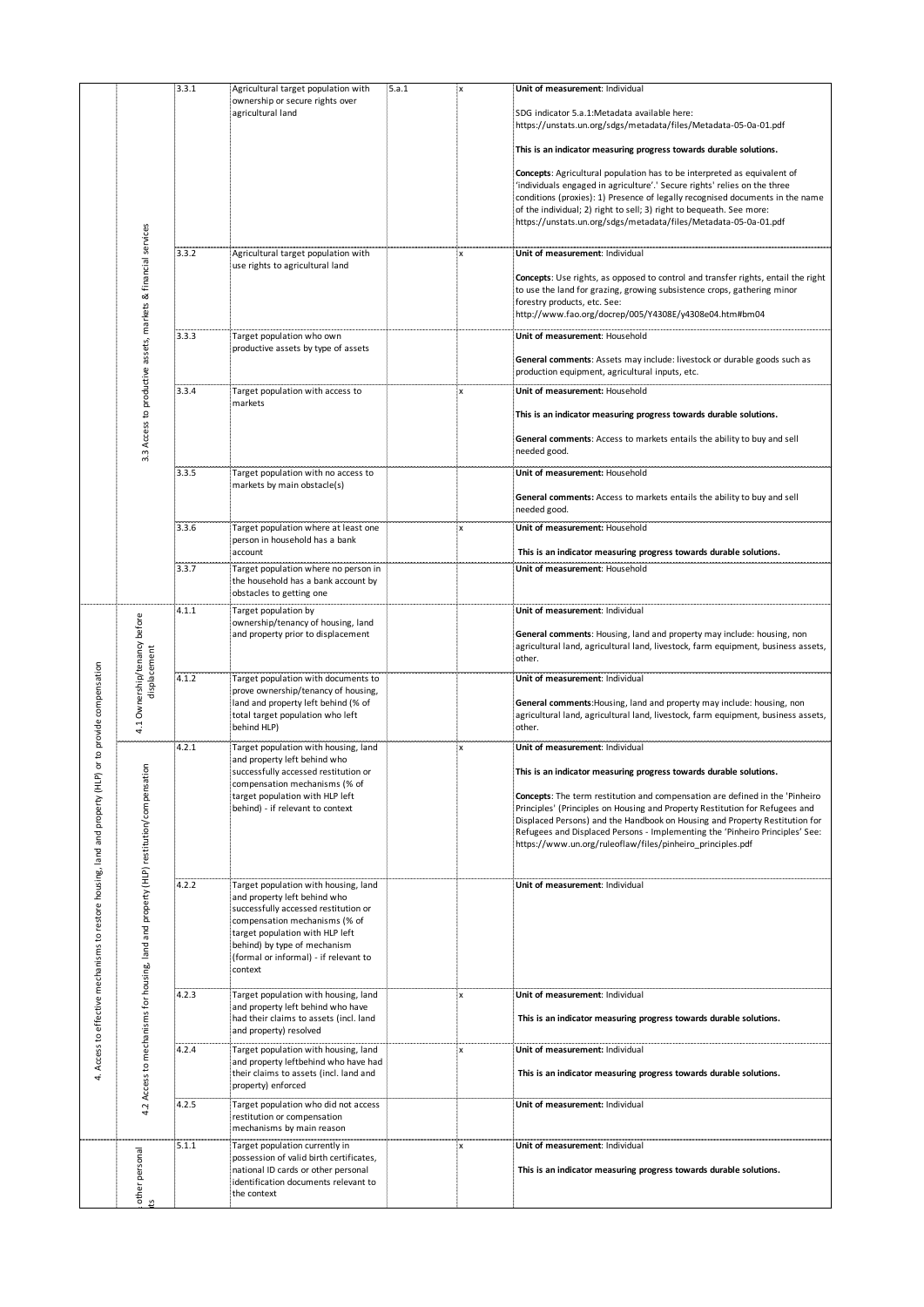| 5. Access to and replacement of personal and other documentation | docume<br>Possession of IDs<br>5.1                        | 5.1.2          | Target population with other personal<br>documentation necessary for<br>accessing their rights                                                                                                                                                  |        | X                               | Unit of measurement: Individual<br>This is an indicator measuring progress towards durable solutions.<br>General comments: Other personal documentation can include: marriage<br>certificates, voter identification cards, title deeds, school records and<br>professional or academic certificates or social security cards.                                                                                                                                                                                                                                                                                                                                                                                                                                                                                                                                                                                                                                                                                                     |
|------------------------------------------------------------------|-----------------------------------------------------------|----------------|-------------------------------------------------------------------------------------------------------------------------------------------------------------------------------------------------------------------------------------------------|--------|---------------------------------|-----------------------------------------------------------------------------------------------------------------------------------------------------------------------------------------------------------------------------------------------------------------------------------------------------------------------------------------------------------------------------------------------------------------------------------------------------------------------------------------------------------------------------------------------------------------------------------------------------------------------------------------------------------------------------------------------------------------------------------------------------------------------------------------------------------------------------------------------------------------------------------------------------------------------------------------------------------------------------------------------------------------------------------|
|                                                                  | loss and                                                  | 5.2.1          | Target population with no personal<br>identification document by main<br>reason                                                                                                                                                                 |        |                                 | Unit of measurement: Individual<br>General comments: Personal identification refers to valid birth certificates,<br>national ID cards or other personal identification documents relevant to the<br>context.                                                                                                                                                                                                                                                                                                                                                                                                                                                                                                                                                                                                                                                                                                                                                                                                                      |
|                                                                  | access to replacement<br>documentation<br>5.2Incidence of | 5.2.2          | Target population that have not been<br>able to replace their personal or other<br>documentation by main obstacle(s) to<br>replacement (% of target population<br>who lost their personal or other<br>documentation because of<br>displacement) |        |                                 | Unit of measurement: Individual                                                                                                                                                                                                                                                                                                                                                                                                                                                                                                                                                                                                                                                                                                                                                                                                                                                                                                                                                                                                   |
|                                                                  |                                                           | 5.3.1          | Target population registered by<br>authorities as Internally Displaced<br>Persons -if relevant to context                                                                                                                                       |        |                                 | Unit of measurement: Individual<br>General comment: This is only relevant in context where authorities register<br>IDPs.                                                                                                                                                                                                                                                                                                                                                                                                                                                                                                                                                                                                                                                                                                                                                                                                                                                                                                          |
|                                                                  | Registration<br>w                                         | 5.3.2          | Children under 5 years of age in<br>target population whose births have<br>been registered with a civil authority                                                                                                                               | 16.9.1 | 'X                              | Unit of measurement: Individual<br>SDG indicator 16.9.1: Metadata available here:<br>https://unstats.un.org/sdgs/metadata/files/Metadata-16-09-01.pdf<br>This is an indicator measuring progress towards durable solutions.<br><b>General comments:</b> Registering children at birth is the first step in securing<br>their recognition before the law, safeguarding their rights, and ensuring that<br>any violation of these rights does not go unnoticed. Children without official<br>identification documents may be denied health care or education. Later in life,<br>the lack of such documentation can mean that a child may enter into marriage<br>or the labour market, or be conscripted into the armed forces, before the legal<br>age. In adulthood, birth certificates may be required to obtain social<br>assistance or a job in the formal sector, to buy or prove the right to inherit<br>property, to vote and to obtain a passport. See:<br>https://unstats.un.org/sdgs/metadata/files/Metadata-16-09-01.pdf |
| parated during                                                   | mily separation and<br>ily reunification                  | 6.1.1<br>6.1.2 | Target population with separated<br>household members<br>Target population with separated<br>household members by reason(s) for                                                                                                                 |        | x                               | Unit of measurement: Household<br>This is an indicator measuring progress towards durable solutions.<br>Unit of measurement: Household                                                                                                                                                                                                                                                                                                                                                                                                                                                                                                                                                                                                                                                                                                                                                                                                                                                                                            |
| 6. Voluntary reunification with family<br>members sep<br>display | Incidence of fa-<br>access to fam                         | 6.1.3          | separation<br>Unaccompanied and separated<br>children in target population                                                                                                                                                                      |        | X                               | Unit of measurement: individual<br>This is an indicator measuring progress towards durable solutions.                                                                                                                                                                                                                                                                                                                                                                                                                                                                                                                                                                                                                                                                                                                                                                                                                                                                                                                             |
|                                                                  | 6.1                                                       | 6.1.4<br>7.1.1 | Target population with household<br>members separated with access to<br>services for family reunification<br>Target population registered to vote                                                                                               |        | $\boldsymbol{\mathsf{x}}$<br>۰X | Unit of measurement: Household<br>This is an indicator measuring progress towards durable solutions.<br>Unit of measurement: Individual                                                                                                                                                                                                                                                                                                                                                                                                                                                                                                                                                                                                                                                                                                                                                                                                                                                                                           |
|                                                                  |                                                           | 7.1.2          | Target population who are eligible to<br>vote who voted in the last<br>national/local election held -<br>depending on election timing                                                                                                           |        | <b>X</b>                        | This is an indicator measuring progress towards durable solutions.<br>Unit of measurement: individual<br>This is an indicator measuring progress towards durable solutions.                                                                                                                                                                                                                                                                                                                                                                                                                                                                                                                                                                                                                                                                                                                                                                                                                                                       |
|                                                                  |                                                           | 7.1.3          | Target population who did not vote in<br>the last national/local election held<br>by main reason                                                                                                                                                |        |                                 | Unit of measurement: individual                                                                                                                                                                                                                                                                                                                                                                                                                                                                                                                                                                                                                                                                                                                                                                                                                                                                                                                                                                                                   |
|                                                                  | 7.1 Participation in public affairs                       | 7.1.4          | Target population who believe<br>decision-making is inclusive and<br>responsive                                                                                                                                                                 | 16.7.2 | łХ.                             | Unit of measurement:individual<br>SDG indicator 16.7.2: Metadata available here:<br>https://unstats.un.org/sdgs/metadata/files/Metadata-16-07-02.pdf.<br>This is an indicator measuring progress towards durable solutions.                                                                                                                                                                                                                                                                                                                                                                                                                                                                                                                                                                                                                                                                                                                                                                                                       |
| Participation in public affairs<br><sup>1</sup>                  |                                                           | 7.1.5          | Population whoactively participated<br>in community, social, or political<br>organizations in the last 12 months                                                                                                                                |        | ÷Х                              | Unit of measurement: individual<br>This is an indicator measuring progress towards durable solutions.<br>General comments: 'Actively participated' indicates attending meetings,<br>events or otherwise being involved in the work of a group/organisation.<br>Community, social or political organisations may include: youth organisations,<br>women's organisations, environmental organisations, sports groups, pro-IDP<br>advocacy groups, political parties and others                                                                                                                                                                                                                                                                                                                                                                                                                                                                                                                                                      |